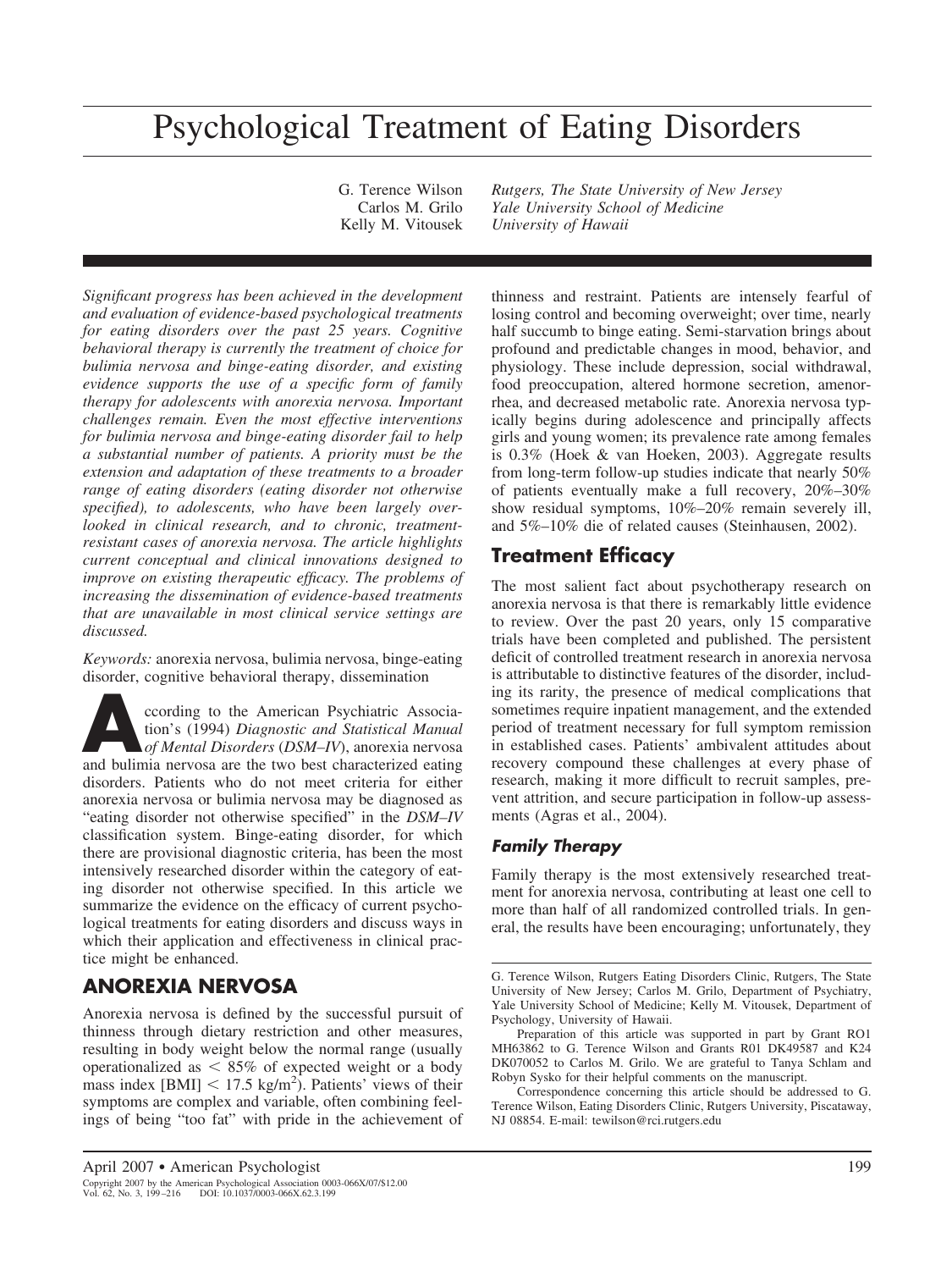

**G. Terence Wilson**

are widely misunderstood (Fairburn, 2005; Vitousek & Gray, 2005).

The best studied approach is a specific form of family therapy known as the Maudsley model (Dare & Eisler, 1997; Lock & le Grange, 2005). A published manual outlines treatment procedures in detail (Lock, le Grange, Agras, & Dare, 2001). As applied to adolescent patients, the intervention involves 10–20 family sessions spaced over 6–12 months. The recommended "conjoint" format specifies that all family members should be seen together. In the first phase of treatment, parents are directed to take complete control over their anorexic child's eating and weight and are coached to find effective means of doing so. Once the child begins to comply with parental authority, external control is gradually faded. In the later stages of therapy, the adolescent's right to age-appropriate autonomy is explicitly linked to the resolution of her eating disorder.

The Maudsley model was first tested as a means of preventing posthospitalization weight loss in different subgroups of anorexia nervosa patients in a study by Russell, Szmukler, Dare, and Eisler (1987). The study yielded several striking results. In the subset of younger patients with more recent onset, conjoint family therapy produced an impressive rate of recovery (90% symptom-free at 5 years) and was far more effective than a dynamically oriented individual approach (Eisler et al., 1997; Russell et al., 1987). For patients with an older age at onset or a longer history of illness, neither treatment appeared beneficial.

Two of the three conclusions suggested by this small study have been supported by subsequent research. The higher-than-expected rate of recovery has also been evident in case series (e.g., le Grange, Binford, & Loeb, 2005) and randomized controlled trials (e.g., Eisler et al., 2000; le Grange, Eisler, Dare, & Russell, 1992; Lock, Agras, Bryson, & Kraemer, 2005) of family therapy for adolescents with anorexia nervosa. Such favorable results, however, may simply reflect the characteristics of the samples to which this approach has been delivered (Fairburn, 2005; Vitousek & Gray, 2005). In both controlled trials and naturalistic catchment-area studies, outcomes for young adolescents are much more encouraging than the aggregate 50% recovery rate cited for all patients with anorexia nervosa (e.g., Nilsson & Hagglof, 2005; Steinhausen, 2002).

The second confirmed finding of the Russell et al. (1987) study is that symptom duration is a strong predictor of response to family therapy (as it is for other modes of treatment). In a trial of family therapy for adolescents with relatively recent onset, patients who attained a good outcome had been symptomatic for just 8 months at the start of treatment, compared with 16 months for those with intermediate or poor outcomes (Eisler et al., 2000). At the other end of the prognostic spectrum, use of the Maudsley model in an adult sample with an average duration of 6 years yielded minimal clinical improvement in the majority of patients (Dare, Eisler, Russell, Treasure, & Dodge, 2001).

The third notable finding of the Russell et al. (1987) study—that the Maudsley model was much more effective than individual treatment for adolescent patients—has little support. Subsequent research by the same group of investigators has focused on examining different formats and intensities of the Maudsley approach (Eisler et al., 2000; le Grange et al., 1992; Lock et al., 2005) rather than testing it against alternative models of treatment. Two other teams did compare a similar version of family therapy with individual treatment, finding it slightly more effective than ego-oriented psychotherapy in an adolescent sample (Robin, Siegel, Koepke, Moye, & Tice, 1994) and equivalent to cognitive behavioral therapy in a mixed sample of adolescents and young adults (Ball & Mitchell, 2004). At present, then, there is little basis for the widespread belief that family therapy is specifically efficacious for adolescents with anorexia nervosa (Fairburn, 2005). There are, however, other sound reasons for adopting the approach. The Maudsley model has been examined more often than any other psychological treatment and is readily disseminable.

The National Institute for Clinical Excellence (NICE, 2004) in the United Kingdom has conducted arguably the most comprehensive and rigorous evaluation of the available evidence on the treatment of eating disorders. The NICE evaluation process includes professionals from different disciplines and applies consistent standards across medical specialty areas. Recommendations of best clinical practice are assigned a grade from A (reflecting strong empirical data) to C (expert opinion in the absence of strong data). For anorexia nervosa, NICE (2004) specified that family interventions directly addressing the eating disorder should be offered to younger patients (although not necessarily in place of individual therapy). This recommendation was awarded a grade of B for the strength of the supporting evidence; reflecting the general paucity of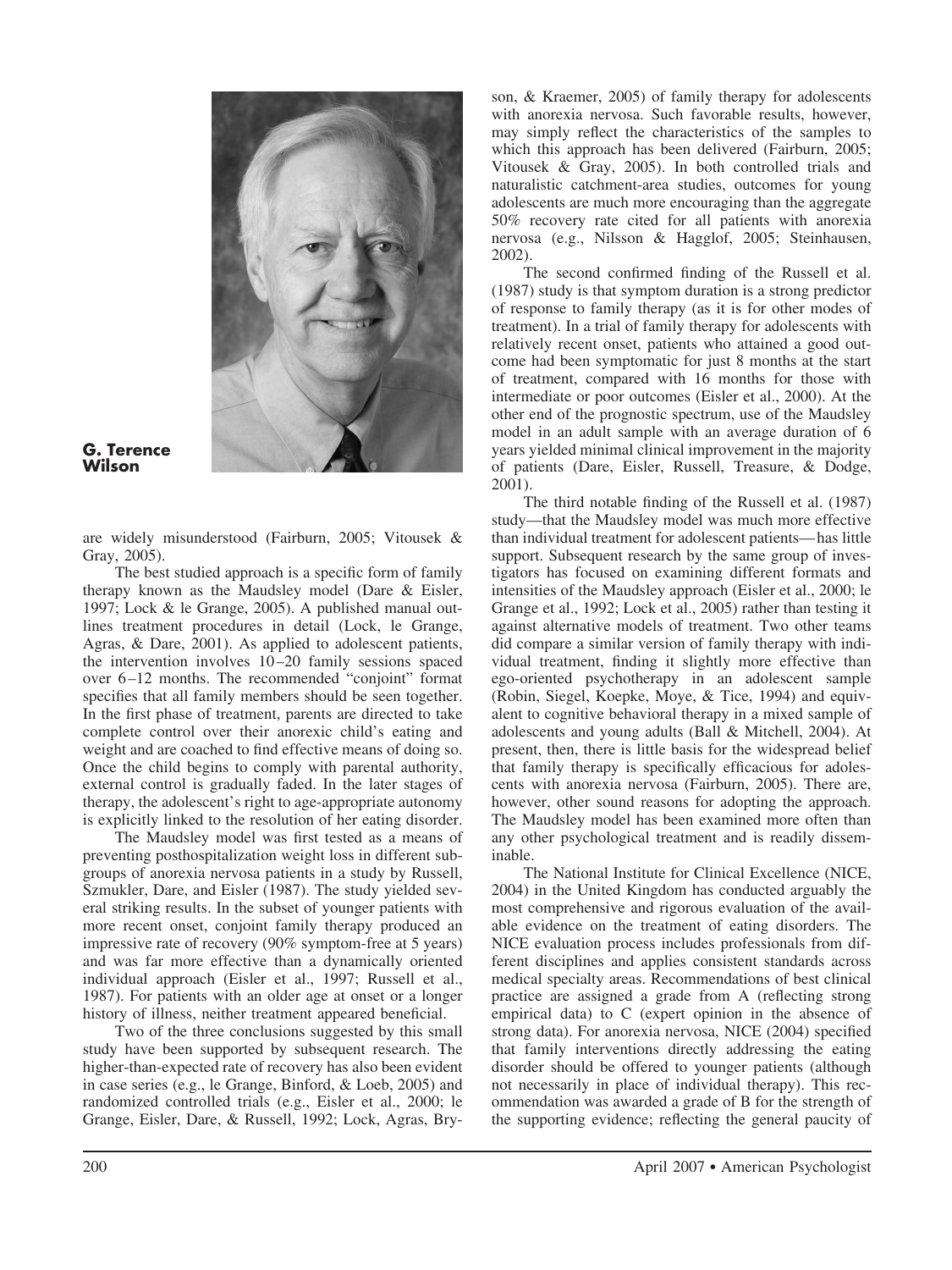treatment research, all other suggested guidelines for anorexia nervosa were given a grade of C. Few clinicians would disagree that parents should be included in the treatment of young patients. Optimal means of doing so, however, have yet to be determined.

The only evidence-based argument against using the Maudsley method of conjoint family therapy comes from studies conducted by its proponents. Two randomized controlled trials have compared the conjoint format to a "separated" version in which the anorexic child and her parents attend different sessions (Eisler et al., 2000; le Grange et al., 1992). In both trials, there was a trend favoring the theoretically less-preferred "separated" format over the conjoint model, which reached significance for the subset of families rated high in the expression of negative emotion (Eisler et al., 2000). It is not clear either why the published manual strongly recommends the conjoint model despite these findings or why it is being used preferentially in ongoing research.

#### *Cognitive Behavioral Therapy*

Cognitive behavioral therapy is the most frequently tested individual treatment for anorexia nervosa, having been included in six randomized controlled trial designs. The results are difficult to interpret, however, as four used abbreviated forms of the approach and two could not be analyzed because of attrition from the comparison conditions.

A cognitive behavioral therapy framework for conceptualizing and treating anorexia nervosa was described initially by Garner and Vitousek<sup>1</sup> (Garner & Bemis, 1982, 1985; Garner, Vitousek, & Pike, 1997). A number of expansions and alternative perspectives have been presented (e.g., Fairburn, Cooper, & Shafran, 2003; Fairburn, Shafran, & Cooper, 1999; Kleifield, Wagner, & Halmi, 1996; Wolff & Serpell, 1998), most of which are at least broadly consonant with the original proposal.

The model outlined by Garner and Vitousek overlaps substantially with Fairburn's (1985) analysis of bulimia nervosa, reflecting the shared view that these disorders have core features in common. Many of the same strategies are included in both approaches, with key differences in emphasis for anorexia nervosa being shaped by the importance of motivational issues, the problems associated with semi-starvation, and the need for substantial weight gain (Garner et al., 1997). Considerable attention is allocated to enhancing motivation for change and engaging patients as active collaborators (Vitousek, Watson, & Wilson, 1998). The recommended approach specifies 1–2 years of individual therapy for patients who begin treatment at low weight and approximately 1 year for those who are weight-restored.

Three studies have compared a cognitive behavioral therapy condition with one or more alternative psychotherapies (Ball & Mitchell, 2004; Channon, de Silva, Hemsley, & Perkins, 1989; McIntosh et al., 2005). In each, no clear differences were found between cognitive behavioral therapy and the comparison conditions. Across trials, the general pattern was for patients in most conditions to improve

to some degree without achieving full recovery. Unfortunately, each of these studies implemented a version of cognitive behavioral therapy for anorexia nervosa that has not been described or recommended in the literature. All offered truncated courses of treatment (18–25 sessions) that differ from those specified by cognitive behavioral therapy experts (Fairburn et al., 2003; Garner et al., 1997).

Interpretation of the other three trials is hampered by the poor showing of the nonpsychological treatments with which cognitive behavioral therapy was compared. Two attempted to examine the effects of cognitive behavioral therapy relative to nutritional counseling. One failed after 100% of participants assigned to nutritional counseling dropped out and refused to participate in follow-up assessments; almost all of those receiving cognitive behavioral therapy completed treatment (Serfaty, Turkington, Heap, Ledsham, & Jolley, 1999). In the second, cognitive behavioral therapy was superior to nutritional counseling for preventing relapse after inpatient treatment (Pike, Walsh, Vitousek, Wilson, & Bauer, 2003). Compared with patients assigned to nutritional counseling, patients receiving cognitive behavioral therapy were less likely to drop out or be withdrawn  $(22\% \text{ vs. } 73\%)$ , slower to relapse, and more likely to achieve a good outcome (44% vs. 7%). The third study was a large multisite trial comparing cognitive behavioral therapy, fluoxetine, and combined treatment (Halmi et al., 2005). The medication-alone condition was rejected by such a high proportion of patients that it was not possible to analyze the relative effectiveness of treatments.

The strongest conclusion that can be drawn from this second set of studies is that the use of nutritional counseling or medication in the absence of psychotherapy is contraindicated for anorexia nervosa patients, within or outside the conduct of research. Ironically, the choice of weak comparison conditions made it difficult to gauge the efficacy of cognitive behavioral therapy. There were indications in all three trials that cognitive behavioral therapy (or perhaps psychotherapy more generally) does further the crucial objectives of increasing engagement and persistence.

There is no empirical basis for the widespread use of antidepressants with this population. Fluoxetine is ineffective with low-weight patients (Attia, Haiman, Walsh, & Flater, 1998), and initial indications that it might support maintenance of gains after inpatient treatment (Kaye et al., 2001) have not been confirmed. A large, well-controlled trial showed no evidence that fluoxetine was superior to placebo or offered any incremental benefit to cognitive behavioral therapy in a sample of weight-restored patients (Walsh, Kaplan, et al., 2006).

## **Current Challenges and Future Directions**

Challenges to the identification of evidence-based treatments for anorexia nervosa are formidable. The record is discouraging: few comparative trials; inconclusive results;

<sup>&</sup>lt;sup>1</sup> Kelly M. Vitousek's former name is Kelly M. Bemis.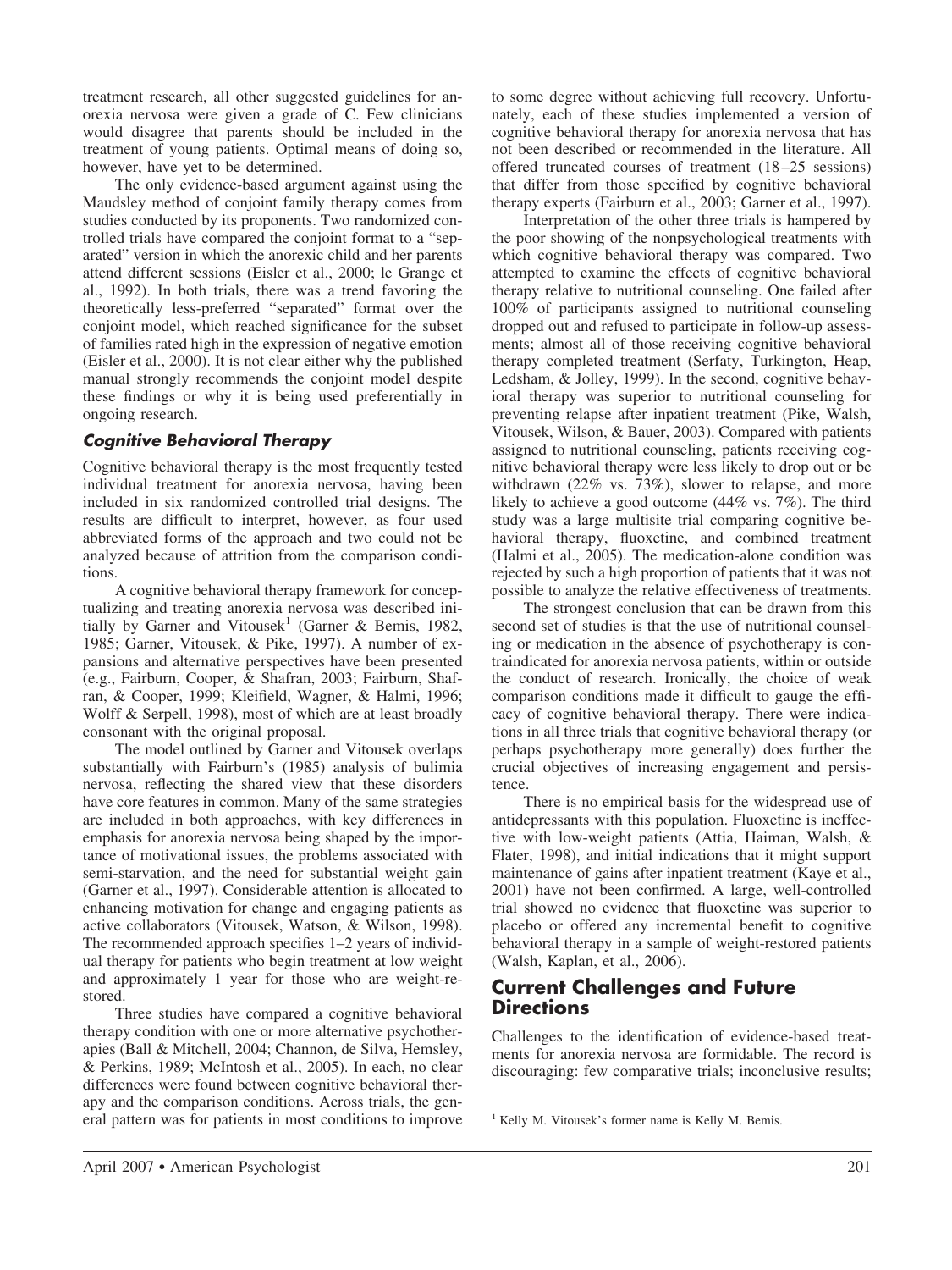

**Carlos M. Grilo**

generally modest benefits. The most positive outcomes have been obtained in studies of briefly symptomatic adolescent patients. None of the modalities tested—including family therapy, behavior therapy, cognitive behavioral therapy, interpersonal psychotherapy, several forms of dynamic therapy, and supportive therapy—has achieved comparable success with more established cases of anorexia nervosa. Sample sizes are small, and attrition rates high and often differential. The few results favoring one form of treatment over another have not been replicated. In consequence, impressions about "promising" and "disappointing" treatments for anorexia nervosa are shaped by single studies with 8–10 participants per cell and are inappropriately extrapolated across patient groups of differing age, duration, and severity.

From another perspective, however, it is an error to view the persistent scarcity of controlled trials and the modest results obtained as an "absence of evidence." They are most usefully construed as data about the problems that must be addressed in order to study and treat anorexia nervosa more effectively. Current evidence offers some guidance about the next stages of research.

The relatively favorable outcomes associated with adolescent anorexia nervosa make these adolescents the best candidate population for large-scale comparative trials. It seems paradoxical to give priority to the subgroup of patients who do fairly well, but there are sound research and clinical grounds for that decision (Strober, 2005). Precisely because younger patients are more responsive to treatment, randomized controlled trials are more likely to yield interpretable results. Attrition rates are lower (through parental enforcement), and simpler, shorter interventions may be effective (Lock et al., 2005; Lock, Couturier, & Agras, 2006). In view of the intractability of established anorexia nervosa and its high personal and economic cost, prevention of chronicity must be a paramount objective (Agras et al., 2004; Halmi et al., 2005).

It should be noted that age at treatment is an imprecise proxy for duration of symptoms, which is a stronger predictor of outcome. Putative reasons for this linkage are unclear and almost certainly multiple. Results may be more positive for young, recent-onset samples because early intervention prevents the entrenchment of anorexia nervosa—or because some cases would be short-lived and self-limited even in the absence of treatment (Fairburn & Harrison, 2003).

Particularly informative studies will involve comparisons between family and individual therapies, as well as between thoughtfully chosen pairs of each. In some previous trials, the choice of conditions has led to trivial or uninterpretable results. For example, two of the three randomized controlled trials comparing family and individual therapy have confounded the modes and targets of treatment, comparing a form of family therapy that emphasized direct work on eating and weight with two forms of individual therapy that did not. The interventions to be compared should be selected on the basis of their potential to illuminate a dimension of key conceptual, clinical, and pragmatic significance to the treatment of anorexia nervosa (Agras et al., 2004).

For more established cases of anorexia nervosa, the merits of randomized controlled trials are debatable. For years, the field has deplored the lack of controlled trials; recently, some experts have argued that they would be premature (Fairburn, 2005; Halmi et al., 2005; Strober, 2005). The results of the most ambitious project attempted to date support this conclusion: Despite an extraordinary expenditure of effort, the trial produced uninterpretable findings as a function of astronomical attrition (Halmi et al., 2005).

Instead of large-scale controlled trials of existing treatments, efforts should concentrate on the development and pilot testing of promising approaches (Fairburn, 2005). Fine-grained observational studies are the appropriate means of identifying potentially beneficial treatments, particularly for rare disorders that are difficult to treat. Systematic strategies to examine the contribution of specific treatment components are particularly likely to be informative (Fairburn et al., 2003).

Decisions about the best candidates to test should be informed by existing data on anorexia nervosa—including the accumulated record of failures to treat it effectively. For example, in view of what we know about the nature of this disorder in adult patients, it was not reasonable to anticipate that the attenuated 20-session treatments provided in some randomized controlled trials would transform the attitudes and behavior of ambivalent patients with longstanding anorexia nervosa. Future studies should offer interventions that are better matched to the well-studied features of this disorder.

With reference to one crucial question, there are grounds for proceeding with randomized controlled trials, even at the risk of obtaining messy results. The exception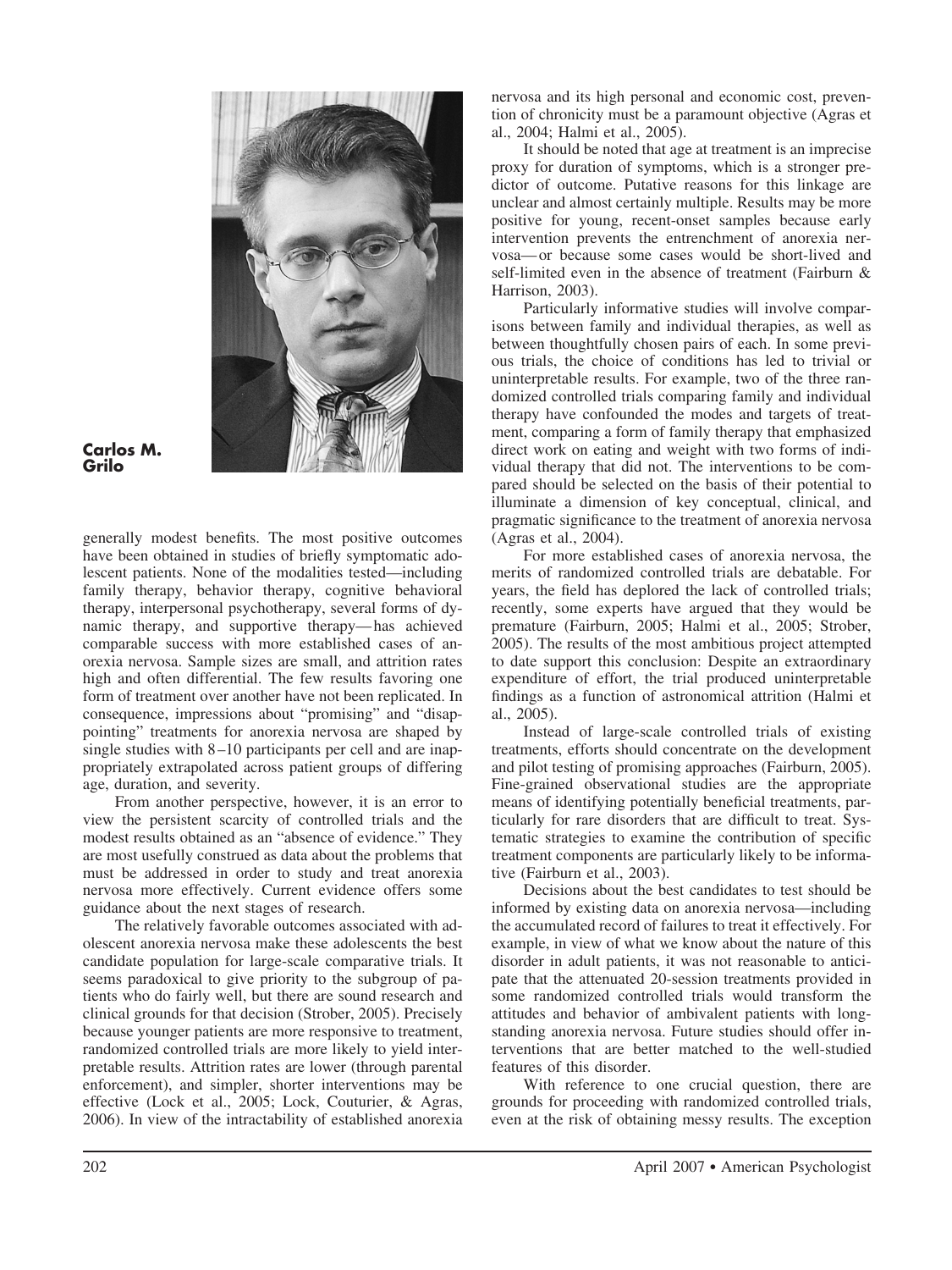concerns the indications for inpatient, day treatment, and outpatient care. The research literature offers minimal guidance for choosing among levels of care for different subgroups of anorexia nervosa patients. For both clinical and economic reasons, there is an urgent need for more instructive data (Gowers, Weetman, Shore, Hossain, & Elvins, 2000; Striegel-Moore, 2005).

In the United States today, approximately half of the patients referred to specialty centers are still hospitalized at least once over the course of their disorder. Although some admissions are dictated by medical crises, the objectives and outcomes of many are unclear. Correlational research suggests that patients who are discharged before reaching target weight are more likely to fail in transitional day patient programs (Howard, Evans, Quintero-Howard, Bowers, & Andersen, 1999) and may need more rapid and frequent readmissions (Wiseman, Sunday, Klapper, Harris, & Halmi, 2001). Some experts argue that efforts to conserve resources by restricting inpatient care may instead increase cumulative costs (Andersen, 1998; Crow & Nyman, 2004). Others note, however, that there is no compelling evidence that treatment intensity or duration deflects the long-term course of anorexia nervosa. Data from prospective naturalistic studies suggest that hospitalization is unrelated (Ben-Tovim et al., 2001) or negatively related (Gowers et al., 2000) to follow-up status. Clearer information on all of these points can be gained only through random assignment of eligible patients to differing levels and lengths of care.

In addition to economic considerations, there are other arguments for minimizing the use of inpatient and residential treatment for anorexia nervosa. The benefits of more rapid and reliable weight gain must be balanced against the disadvantages of disrupted continuity of care, separation from the natural environment, and increased identification with the disorder (Gowers et al., 2000; Vitousek & Gray, 2006). Qualitative research affirms that anorexia nervosa patients often perceive inpatient treatment as demeaning, although most acknowledge simultaneously that enforced intervention can be both necessary and beneficial (Colton & Pistrang, 2004; Tan, Hope, Stewart, & Fitzpatrick, 2003; for a discussion of compulsory treatment of anorexia nervosa, see Carney, Tait, Saunders, Touyz, & Beumont, 2003). Many also report that exposure to thinner and more experienced patients can have deleterious effects, prompting competition to be the "best anorexic" on the unit.

The NICE guidelines specify that most anorexic patients should be managed on an outpatient basis using psychological treatment methods (NICE, 2004). Hospitalization should be considered when there is substantial medical or suicidal risk or after failure to improve despite an adequate course of psychotherapy. Inpatient programs should provide structured regimens focused on refeeding and weight gain in combination with broader psychosocial interventions. Whenever possible, hospitalization should occur within or near the patient's own community and should be followed by a minimum of 12 months of outpatient treatment.

The prominence of outpatient therapy in the NICE guidelines underscores that it would be a mistake to construe research on levels of care as comparisons of inpatient versus outpatient care. Whatever contribution inpatient treatment may make to the management of some cases, outpatient therapy will remain the cornerstone of treatment for anorexia nervosa (Fairburn, 2005; Vitousek & Gray, 2006). Moreover, even if randomized controlled trials establish that extended lengths of stay are clinically desirable and perhaps cost-effective, the trend toward shorter periods of hospitalization may be irreversible (Treat et al., 2005). Accordingly, modified strategies for making optimal use of brief admissions should be developed and tested.

Above all, the disappointing findings of treatment research highlight the need for a better understanding of anorexia nervosa psychopathology. Randomized controlled trials fail because many individuals with anorexia nervosa reject treatment, drop out prematurely, and sustain few behavioral changes in the absence of external contingencies. All of these outcomes are linked to patients' attitudes about their symptoms—which often include the conviction that thinness and restraint are more important and somehow more "correct" than recovery. The influence of such overvalued ideas helps to explain why "this oldest eating disorder remains impressively resistant to a wide range of interventions" (Walsh, 2004, p. 6). The search for more effective forms of psychotherapy (Vitousek & Gray, 2005) and pharmacotherapy (Attia & Schroeder, 2005) should begin with closer examination of the factors that make anorexia nervosa distinctively difficult to study and to treat.

# **BULIMIA NERVOSA**

Bulimia nervosa is characterized by recurrent binge eating (uncontrolled consumption of a large amount of food); regular compensatory behavior designed to influence body shape and weight (e.g., self-induced vomiting, laxative misuse, or excessive exercise); and negative self-evaluation that is unduly determined by body shape and weight. Individuals with bulimia nervosa diet in a rigid and dysfunctional manner (American Psychiatric Association, 1994). Their body weight is typically normal or low normal, although bulimia nervosa does occur in some overweight individuals. Associated general psychopathology (e.g., depression and personality disorders) and psychosocial impairment are common. The disorder primarily occurs in young females, and prevalence is roughly 1% to 2% in community samples (Hoek & van Hoeken, 2003). Bulimia nervosa has a chronic course (Fairburn, Cooper, Doll, Norman, & O'Connor, 2000) and tends to be self-perpetuating (Fairburn & Harrison, 2003). Estimates of remission over time range from 31% to 74% (Ben-Tovim et al., 2001; Grilo et al., 2003; Milos, Spindler, Schnyder, & Fairburn, 2005). Remission is often fleeting, and relapse is common (Ben-Tovim et al., 2001; Herzog et al., 1999). As with other eating disorders, bulimia nervosa appears to be unstable and often morphs into eating disorder not otherwise specified (Milos et al., 2005).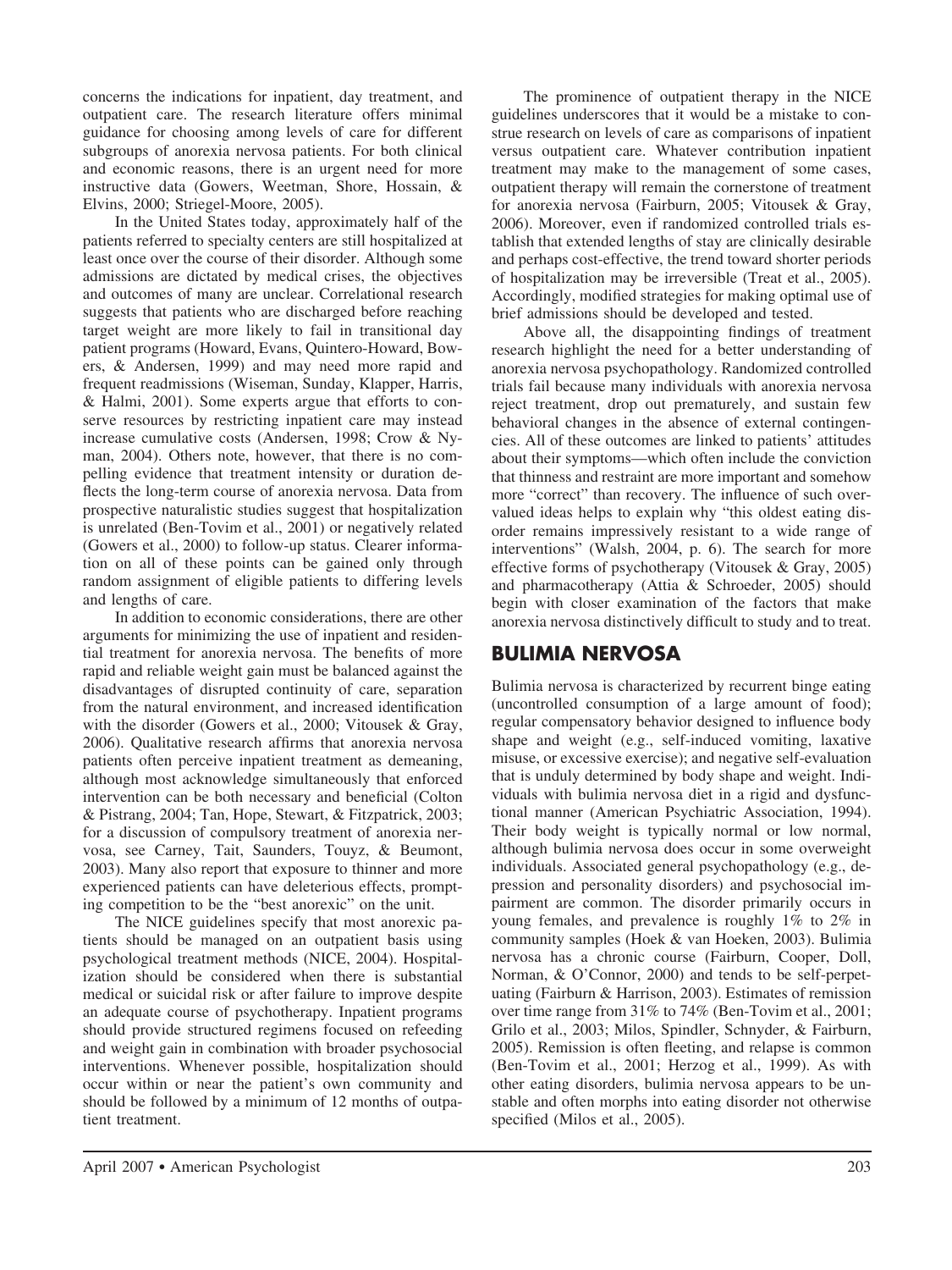

#### **Kelly M. Vitousek**

## **Treatment Efficacy**

Manual-based cognitive behavioral therapy is the most researched evidence-based treatment for bulimia nervosa. Interpersonal psychotherapy has also received empirical support. Controlled outcome research on alternative forms of psychotherapy for bulimia nervosa is lacking. The evidence consists of outpatient studies. The vast majority of bulimia nervosa patients can be treated on an outpatient basis, and the need for inpatient or day patient treatment is very limited. The latter treatments might be indicated in the event of risk of suicide or severe self-harm (NICE, 2004).

#### *Cognitive Behavioral Therapy*

Theory-driven, manual-based cognitive behavioral therapy is based on a cognitive model of the mechanisms that are thought to maintain bulimia nervosa (Fairburn, Marcus, & Wilson, 1993). The core psychopathology is said to be a negative overconcern with body shape and weight that leads to dysfunctional dieting and other unhealthy weightcontrol behaviors. The dysfunctional dieting predisposes to binge eating. The treatment consists of cognitive and behavioral procedures designed to enhance motivation for change, replace dysfunctional dieting with a regular and flexible pattern of eating, decrease undue concern with body shape and weight, and prevent relapse. Treatment typically has consisted of 16 to 20 sessions of individual therapy over four to five months, although it has also been successfully implemented as group therapy (Chen et al., 2003; Nevonen & Broberg, 2006).

The NICE (2004) guidelines concluded that manualbased cognitive behavioral therapy (Fairburn, Marcus, & Wilson, 1993) was the treatment of choice for adults with bulimia nervosa. The clinical recommendation was given the grade of A. This was the first time NICE recommended a psychological therapy as the initial treatment of choice for a psychiatric disorder (Wilson & Shafran, 2005). Cognitive behavioral therapy has been shown to be more acceptable and effective than antidepressant medication, especially in producing a complete cessation of binge eating and purging. It is important to note that in contrast to cognitive behavioral therapy's enduring clinical effects, evidence of the long-term efficacy of antidepressant medication is still conspicuously lacking. Manual-based cognitive behavioral therapy for adults has proven superior to other psychological treatments with which it has been compared, at least in the short term (Wilson & Fairburn, 2002).

Cognitive behavioral therapy typically eliminates binge eating and purging in roughly 30% to 50% of all cases. Of the remaining patients, many show improvement, whereas others drop out of treatment or fail to respond. The therapy reduces the level of general psychiatric symptoms and improves self-esteem and social functioning. Therapeutic improvement is reasonably well maintained at oneyear follow-up. Consistent with the conceptual model on which cognitive behavioral therapy is based, the reduction of dietary restraint partly mediates treatment efficacy in eliminating binge eating and purging (Wilson, Fairburn, Agras, Walsh, & Kraemer, 2002).

#### *Interpersonal Psychotherapy*

Originally developed as a short-term, structured psychotherapy for depression (Klerman, Weissman, Rounsaville, & Chevron, 1984), interpersonal psychotherapy has been adapted for bulimia nervosa by Fairburn (Fairburn, Jones, Peveler, Hope, & O'Connor, 1993). The primary emphasis is on helping patients identify and modify current interpersonal problems that are hypothesized to be maintaining the eating disorder. The treatment is both nondirective and noninterpretive and does not focus directly on eating disorder symptoms.

The NICE (2004) guidelines give interpersonal psychotherapy a methodological grade of B and recommend that it be considered as an alternative to cognitive behavioral therapy. In one study, interpersonal psychotherapy was inferior to cognitive behavioral therapy at posttreatment but equally effective at one- and six-year follow-ups (Fairburn, Jones, et al., 1993). Both cognitive behavioral therapy and interpersonal psychotherapy were significantly superior to a stripped-down behavioral treatment. A second study similarly found that whereas manual-based cognitive behavioral therapy was significantly superior to interpersonal psychotherapy at posttreatment, there was no statistically significant difference at one-year follow-up (Agras, Walsh, Fairburn, Wilson, & Kraemer, 2000).

The focus of our review is on evidence-based treatment outcome studies. Following widely accepted scientific convention, evidence is ranked hierarchically from the "gold standard" of rigorously conducted randomized controlled trials down to expert consensus (NICE, 2004). We reiterate, however, the caution that just because a treatment approach has not been evaluated in randomized controlled trials does not mean that it is ineffective. There remains a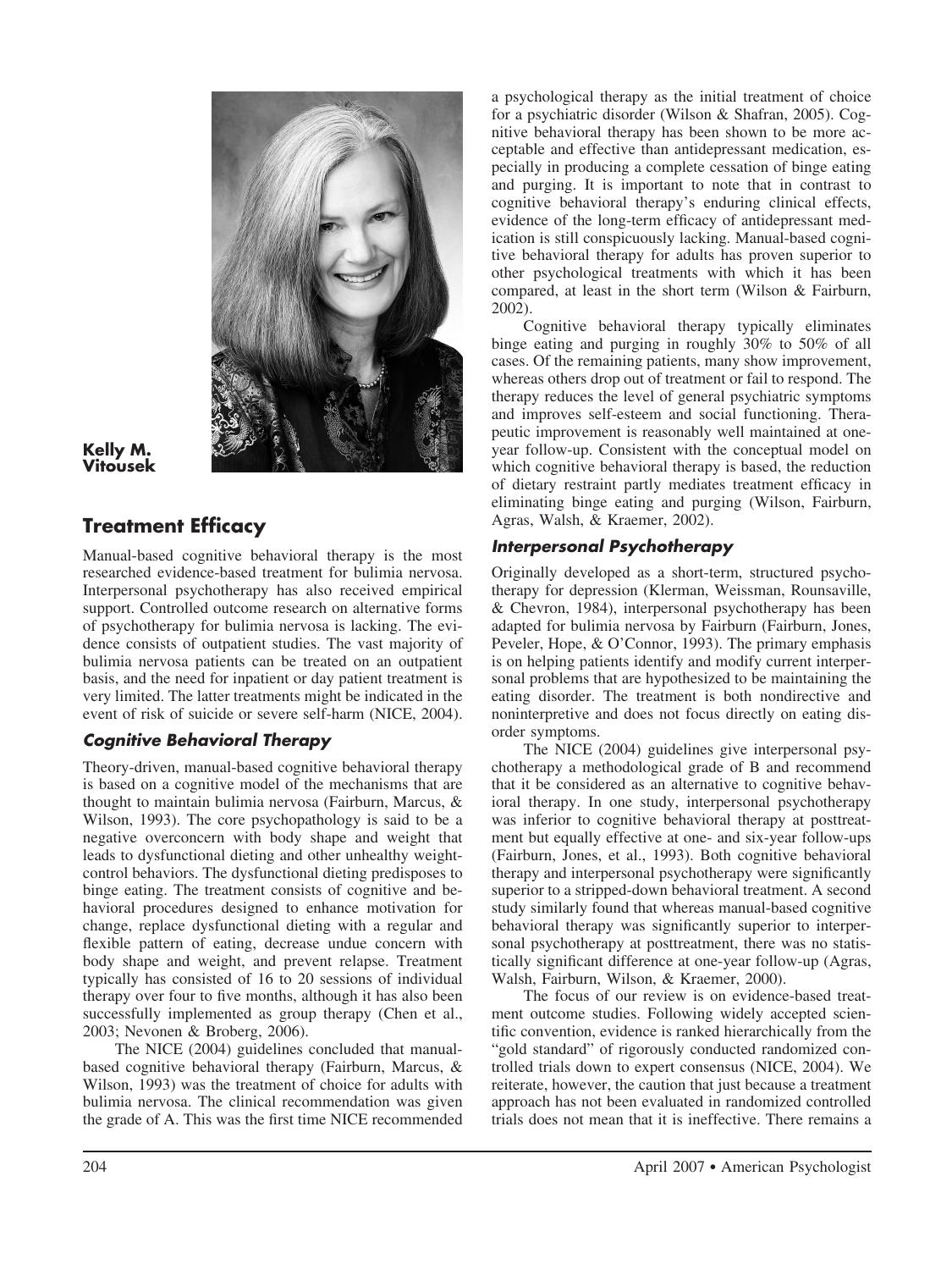need to more rigorously evaluate alternative psychological therapies. Such research is critically important, as prospective outcome investigations of bulimia nervosa suggest that treatments naturalistically delivered by practicing clinicians in representative treatment settings do not appear to affect outcome (Ben-Tovim et al., 2001).

## **Current Challenges and Future Directions**

The efficacy of evidence-based psychological treatments is good news for individuals seeking relief from bulimia nervosa. Nevertheless, the success of even the most potent present treatments is limited. Too many patients fail to make sufficient improvement. They need still more effective treatments. A second challenge is to demonstrate the effectiveness of evidence-based treatments for a wider range of patients than is currently the case. A third challenge is improved dissemination—the need to increase the availability of these treatments in routine clinical service settings.

#### *Improving Treatment Efficacy*

Ultimately, the development of more effective treatments will depend on improved understanding of the mechanisms whereby psychological treatments produce therapeutic change and the identification of robust moderators of outcome (Kraemer, Wilson, Fairburn, & Agras, 2002). The latter is essential if we are to match specific interventions to particular patients on a scientific basis. Experimental analyses of treatment mechanisms and moderators have lagged far behind the development and evaluation of treatment packages such as cognitive behavioral therapy. We know little about the mechanisms responsible for cognitive behavioral therapy's success other than that reduction of dysfunctional dietary restraint is a partial mediator. Neither reliable pretreatment predictors nor moderators of response to any treatment—psychological or pharmacological have been identified. Some evidence indicates that borderline personality, impulsivity, concurrent substance misuse, and a history of obesity may predict poorer treatment outcome (NICE, 2004). It is important to note, however, that early response to cognitive behavioral therapy (and antidepressant medication; Walsh, Sysko, & Parides, 2006) has been shown to be a clinically significant predictor of treatment outcome (Fairburn, Walsh, Agras, Wilson, & Stice, 2004). Here we briefly evaluate three different options for developing still more effective treatments than current cognitive behavioral therapy.

*Combining cognitive behavioral therapy with antidepressant medication.* Concurrent combined treatment is not reliably more effective in addressing specific eating disorder psychopathology than is cognitive behavioral therapy alone, although combined treatment may successfully address comorbid psychopathology such as depression. An alternative would be to adopt a sequential strategy that provides nonresponders to cognitive behavioral therapy with antidepressant medication. Although a pilot study showed that fluoxetine was

significantly more effective than a pill placebo after patients had failed to respond to either cognitive behavioral therapy or interpersonal psychotherapy (Walsh et al., 2000), a second study found that nonresponders to cognitive behavioral therapy who were randomly assigned to antidepressant medication showed little additional improvement (Mitchell et al., 2002).

*Integrating cognitive behavioral therapy with other psychological therapies.* It is common clinical lore that complex cases of bulimia nervosa with comorbid personality disorders might require a blend of cognitive behavioral therapy and psychodynamic psychotherapy (e.g., Dennis & Sansone, 1997). Research showing that some form of integrated psychotherapy is effective with bulimia nervosa, let alone more effective than cognitive behavioral therapy, is nonexistent. Wilson (2005) has critiqued the potential pitfalls of pursuing a "psychotherapy integration" strategy. Combining cognitive behavioral therapy with a psychotherapy that has no evidence of efficacy is premature at best. Integrating cognitive behavioral therapy with a conceptually incompatible framework of dubious validity cannot be recommended. Finally, combining other approaches with cognitive behavioral therapy carries the risk of undermining the efficacy of cognitive behavioral therapy by diluting the focus on essential mechanisms and targets of change. Care must be taken to ensure that combined treatments are conceptually and clinically consistent.

It is no coincidence that evolving cognitive behavioral therapy has drawn on the principles and strategies of Linehan's (1993) dialectical behavior therapy (Wilson, 2004). The blend works because dialectical behavior therapy is a variation of behavior therapy and enjoys empirical support (Lieb, Zanarini, Schmahl, Linehan, & Bohus, 2004). Dialectical behavior therapy is a promising stand-alone treatment for bulimia nervosa (Safer, Telch, & Agras, 2001), and specific strategies of dialectical behavior therapy have been incorporated within cognitive behavioral therapy for bulimia nervosa. For example, training in mindfulness, distress tolerance, and emotional regulation are well-suited to treating the high levels of negative affect that frequently characterize bulimia nervosa (Fairburn et al., 2003; Stice & Agras, 1999). Borderline personality disorder itself is a not uncommon comorbid condition of bulimia nervosa that can be addressed in this way.

The principles and procedures of dialectical behavior therapy are part of a broader development that Hayes (2004) has called the "third wave" of behavior therapy, which also includes acceptance and commitment therapy. A defining feature of this general approach is the balancing of the traditional focus on behavior change with the value of acceptance, and the relationship between the two. Acceptance is important in overcoming dysfunctional body shape and weight concerns (Delinsky & Wilson, 2006) as well as in coping with negative affect. A distinctive and seminal therapeutic strategy in dialectical behavior therapy is mindfulness training, which comprises the following five skills: observing emotions without trying to terminate them when painful; describing a thought or emotion so as not to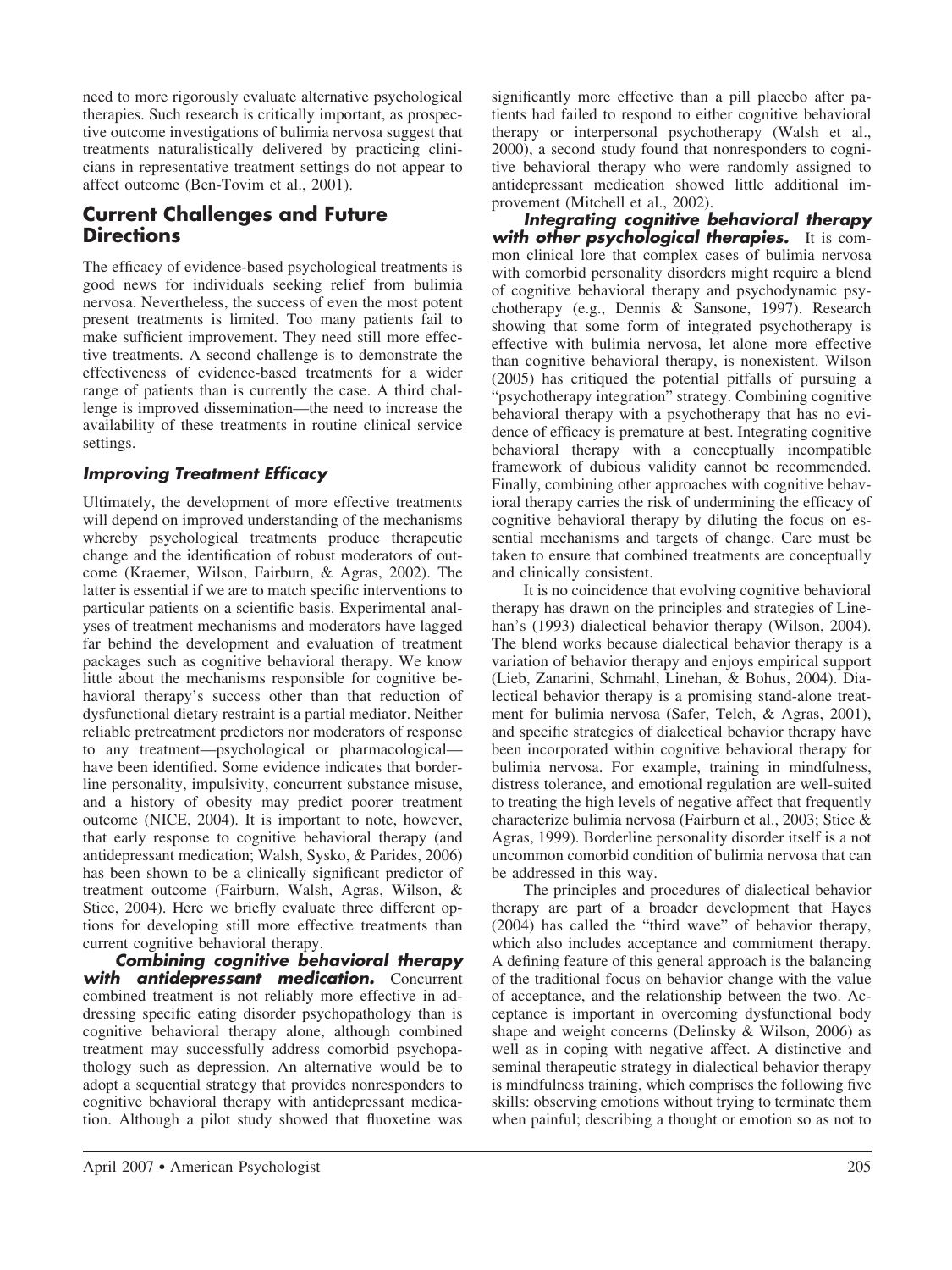take it literally (e.g., not confusing a thought ["I feel unloved"] with facts ["I am unloved"]); being nonjudgmental; staying in the present; and attending to one thing at a time (Linehan, 1993).

Another strategy might be to treat nonresponders to cognitive behavioral therapy with some other form of evidence-based psychological treatment. An uncontrolled study in which cognitive behavioral therapy was followed by interpersonal psychotherapy produced a positive effect comparable to that of cognitive behavioral therapy alone (Nevonen & Broberg, 2006). However, Mitchell et al. (2002) randomly assigned nonresponders to cognitive behavioral therapy either to interpersonal psychotherapy or to antidepressant medication. Neither condition produced much incremental improvement. It remains to be shown whether sequencing interpersonal psychotherapy after cognitive behavioral therapy produces a significantly better outcome.

*Enhancing manual-based cognitive be***havioral therapy.** An obvious option would be to improve on the efficacy of existing cognitive behavioral therapy. Cognitive behavioral therapy for adult disorders in general continues to be the focus of active clinical research and innovation aimed at increasing its efficacy and clinical applicability. An illustration of what form this might take is summarized below in the section on eating disorder not otherwise specified.

#### *Generalizability of Evidence-Based Treatment*

It is often argued that randomized controlled trials are of limited relevance to "real patients" treated in "real world" clinical practice. The misconception is that randomized controlled trials exclude difficult patients with multiple comorbidities in a limited focus on patients with a single problem who may have a better prognosis. Although some studies have used broader exclusion criteria than others, randomized controlled trials have increasingly included patients with severe psychopathology, high rates of psychiatric comorbidity, and frequent histories of previously failed therapy (e.g., Agras et al., 2000; Stirman, DeRubeis, Crits-Christoph, & Rothman, 2005; Weisz, Weersing, & Henggeler, 2005). For example, Fairburn (2004) reported a randomized controlled trial of the treatment of eating disorders that had no exclusion criteria. All patients seeking treatment at two community psychiatric centers offering specialty treatment for eating disorders were randomly assigned either to cognitive behavioral therapy or its enhanced version. The patients in this study exemplified a clinically representative sample. As has been pointed out for randomized controlled trials in general (Jacobson & Christensen, 1996), in the largest randomized controlled trial of bulimia nervosa to date, the most common reason for excluding potential patients was that their problem was not severe enough (Agras et al., 2000).

The generalizability of the findings of efficacy studies to diverse clinical samples across different clinical settings must be evaluated directly in clinical effectiveness research. The critical dimensions along which generalizability must be assessed include heterogeneous patient groups,

diverse clinical settings, and levels of therapist training and expertise (Wilson, in press). Only one published study of bulimia nervosa has targeted this question directly, with results that suggest findings from efficacy studies may generalize to unselected bulimia nervosa patients treated in a clinical setting (Tuschen-Caffier, Pook, & Frank, 2001). The eating disorders field lags behind progress made in anxiety and mood disorders, for example, where innovative research strategies, including quasi-experimental and nonexperimental designs, have shown that the results of efficacy studies are generalizable to treatment in routine clinical settings (e.g., Franklin, Abramowitz, Kozak, Levitt, & Foa, 2000; Merrill, Tolbert, & Wade, 2003; Wade, Treat, & Stuart, 1998; Wilson, in press).

Surprisingly, there are no published controlled treatment studies of adolescents with bulimia nervosa (Commission on Adolescent Eating Disorders, 2005). Addressing bulimia nervosa in adolescence is important because bulimia nervosa usually begins close to puberty, which indicates the role of developmental factors in the onset of the disorder (Commission on Adolescent Eating Disorders, 2005). Moreover, bulimia nervosa and related eating disorders in adolescence are also risk factors for a variety of other physical and mental disorders during early adulthood (Johnson, Cohen, Kasen, & Brook, 2002; Stice & Bearman, 2001). Lock (2005) and Wilson and Sysko (2006) have described adaptations of cognitive behavioral therapy that take account of the specific developmental features of adolescence. Two controlled trials of family-based treatment for adolescents with bulimia nervosa are in progress (Lock & le Grange, 2005).

Evidence is emerging that eating disorders among Hispanic and African American minority groups remain undetected because of barriers to treatment (Cachelin & Striegel-Moore, 2006). These groups are typically underrepresented in treatment trials. Evidence-based psychological therapy administered with appropriate cultural sensitivity has been shown to be as effective in these populations as with traditional majority group samples in the treatment of other clinical disorders such as depression (Miranda et al., 2005). Comparable adaptations of cognitive behavioral therapy and interpersonal psychotherapy to members of minority groups are needed.

#### *Dissemination of Evidence-Based Treatment*

Consistent with the application of evidence-based treatments to other clinical disorders (Barlow, Levitt, & Bufka, 1999), evidence-based cognitive behavioral therapy is relatively rarely implemented in routine clinical practice (Crow, Mussell, Peterson, Knopke, & Mitchell,1999; Haas & Clopton, 2003; Mussell et al., 2000). A recent survey of mental health professionals providing psychotherapy for eating disorders in Calgary, Alberta, Canada, revealed that 35% of the doctoral-level respondents listed cognitive behavioral therapy as their primary orientation (von Ranson & Robinson, 2006). A much higher percentage of therapists reported frequently using cognitive behavioral therapy techniques, which were the most common component of self-described eclectic therapists' approaches. Cognitive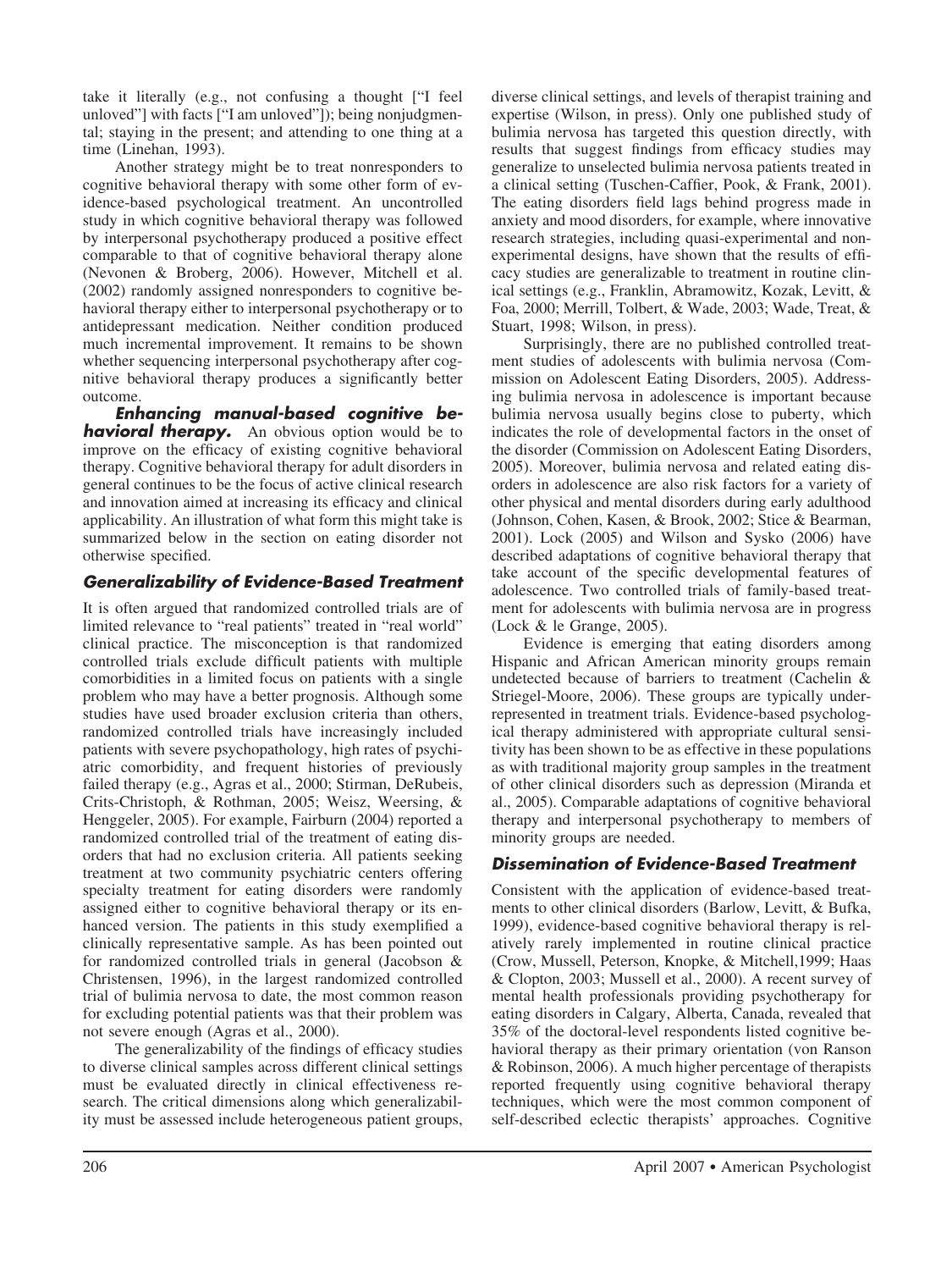behavioral therapy techniques were reportedly combined with a diverse array of psychological treatments, including addiction-based approaches. Not only is there no empirical support for the latter, but they are also theoretically and procedurally incompatible with cognitive behavioral therapy (Wilson & Latner, 2001). Examples such as this reinforce concerns about the questionable nature of some forms of "psychotherapy integration" expressed earlier. Another cautionary finding of this survey was that few therapists "could name the primary author of the cognitive behavioral therapy and interpersonal psychotherapy manuals with which they were trained [which] raises questions about whether they were really using those [evidence-based treatments]" (von Ranson & Robinson, 2006, p. 32). The single exception to the apparent lack of usage of cognitive behavioral therapy in clinical practice thus far has been a survey of academic medical center providers, who reported relatively frequent implementation (McAlpine, Schroder, Pankratz, & Maurer, 2004).

The barriers to dissemination of evidence-based treatments are well-known and much debated in the literature (Addis, Wade, & Hatgis, 1999; Hayes & Gregg, 2001; Weisz et al., 2005; Westen, Novotny, & Thompson-Brenner, 2004). They include misconceptions about manualbased treatment and the relevance of randomized controlled trials to clinical practice, lack of adequate training opportunities, and philosophical opposition. Illustrating the latter, von Ranson and Robinson (2006) found that therapists typically relied more on their own clinical experience and judgment in selecting treatment than on the evidence of controlled research.

*Therapist training in evidence-based treatment.* Fewer than half of von Ranson and Robinson's (2006) respondents had received formal training in any treatment for eating disorders in the context of graduate training. Of note is that the vast majority of their respondents expressed a desire to receive training in cognitive behavioral therapy or interpersonal psychotherapy for eating disorders if it were available to them. Involved as we are in the training of graduate students in clinical psychology, it is our view that doctoral training programs in the United States provide insufficient and inadequate educational opportunities for training in eating disorder treatment. More specifically, opportunities for learning evidence-based treatments are too limited. Woody, Weisz, and McLean (2005) have reported that, if anything, supervised training in empirically supported treatments in doctoral and internship training programs in the United States and Canada is declining. They concluded that "most of the treatments that have robust empirical support are not taught by the majority of training programs" (p. 8). For example, only 36% of doctoral programs reported offering supervised training for "bulimia." Unhappily, the situation seems little better in the United Kingdom, where Salkovskis (2004) observed that "the vast majority of people completing psychotherapy training over the next three years will be well qualified to offer treatment which the NICE guidelines do not recommend" (p. 129).

Part of the problem is that the current accreditation

guidelines in the United States allow individual clinical psychology training programs to adopt any philosophy of clinical training they wish. No training in evidence-based treatment is required. The profession of psychology and the patients it serves would benefit from an increased commitment to evidence-based training. The Academy of Psychological Clinical Science has proposed a model of training that emphasizes a closer connection between science and practice with a focus on the importance of training in and dissemination of evidence-based treatment (McFall, 2006).

**Self-help interventions.** Aside from a shortage of adequately trained therapists, other barriers reduce access to evidence-based treatments. For example, the current health care system in the United States often provides limited insurance that might not cover 16 to 20 sessions of therapy. Moreover, it needs underscoring that the treatment of anorexia nervosa would typically necessitate substantially longer treatment (e.g., Fairburn et al., 2003). Selfhelp interventions based on the principles of cognitive behavioral therapy provide a potentially important means of disseminating this treatment approach more broadly (Sysko & Walsh, in press). Research has focused on what is called "guided self-help," which combines a self-help manual with a limited number of brief "therapy" sessions administered by health care providers of varying levels of expertise and experience.

Studies of guided self-help have varied widely in methodological quality and in where and how the intervention was implemented. Varying outcomes have been reported. Nonetheless, it appears that guided self-help is effective with at least a subset of bulimia nervosa patients (Banasiak, Paxton, & Hay, 2005; Palmer, Birchall, McGrain, & Sullivan, 2002). Suitable candidates for guided self-help cannot yet be identified on the basis of pretreatment characteristics, but the use of guided self-help by inexperienced and unsupervised therapists in a primary care setting cannot be recommended (Walsh, Fairburn, Mickley, Sysko, & Parides, 2004). Finally, research on the dissemination of cognitive behavioral therapy via the use of computer-based interventions is under way (Schmidt & Grover, in press).

## **EATING DISORDER NOT OTHERWISE SPECIFIED**

Eating disorder not otherwise specified is a heterogeneous and poorly specified diagnostic category. As discussed below, the exception is binge-eating disorder, for which provisional diagnostic criteria are available (American Psychiatric Association, 1994). The remaining disorders in this category consist primarily of variations of bulimia nervosa and anorexia nervosa, or "mixed" disorders containing features of both bulimia nervosa and anorexia nervosa. Studies from different countries are consistent in showing that the disorders encompassed by eating disorder not otherwise specified are the most common eating disorders health care professionals encounter in routine clinical practice (Fairburn & Bohn, 2005). A diagnosis of eating disorder not otherwise specified is especially common when treating adolescents, who often do not report one or more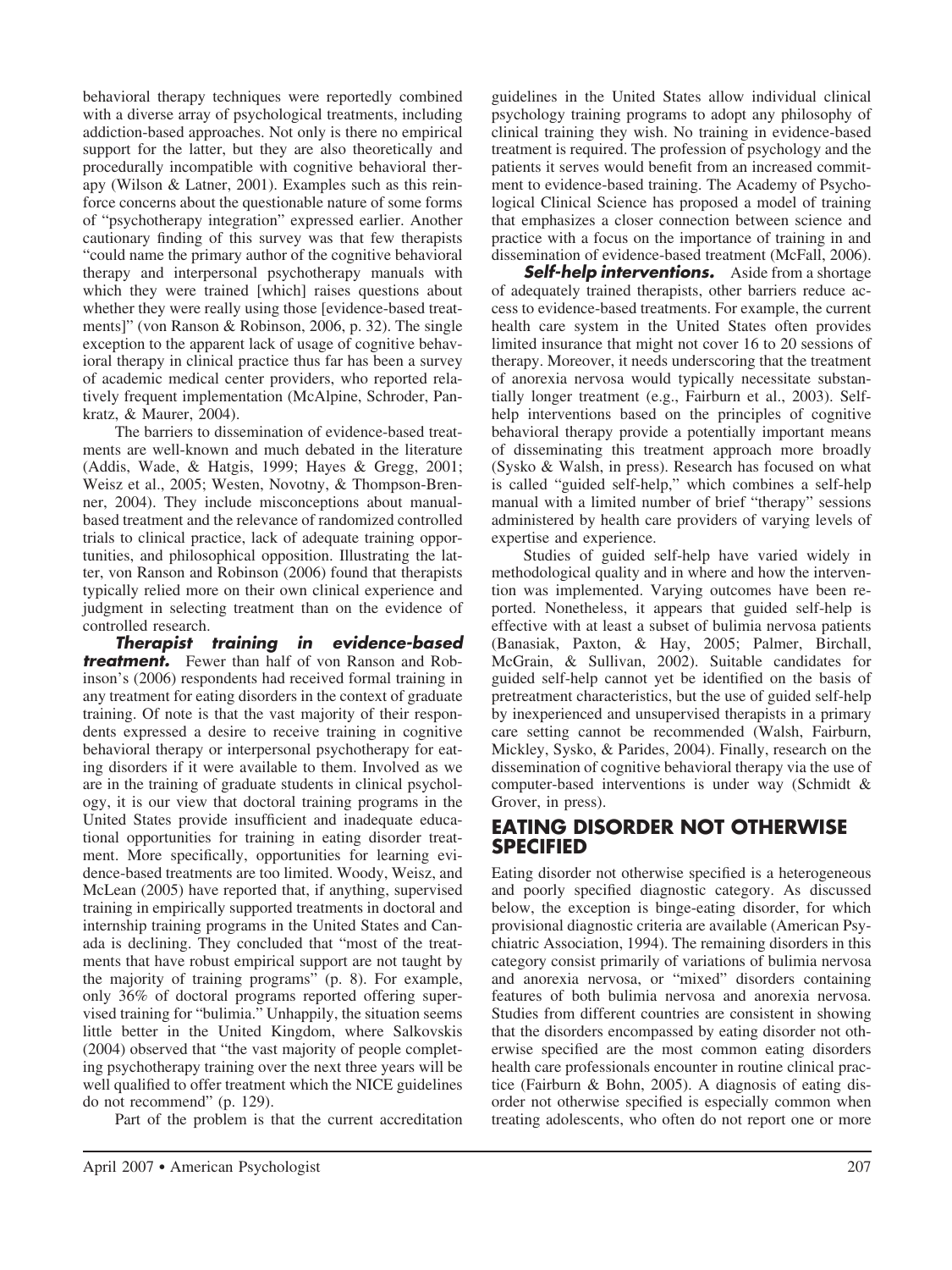of the clinical features of bulimia nervosa or anorexia nervosa (Commission on Adolescent Eating Disorders, 2005). The disorders within eating disorder not otherwise specified tend to be no less clinically severe than bulimia nervosa and anorexia nervosa (Fairburn & Bohn, 2005).

With the exception of binge-eating disorder, there have been no published controlled treatment trials of these disorders despite the prevalence and clinical severity of eating disorder not otherwise specified. Yet existing evidence-based treatments seem potentially adaptable to patients with eating disorder not otherwise specified. In the most promising development to date, Fairburn et al. (2003) have developed an enhanced, second-generation manualbased treatment for the full range of eating disorders. They have expanded the cognitive behavioral model of the mechanisms that maintain bulimia nervosa, on which the original cognitive behavioral therapy was based (Fairburn, Marcus, & Wilson, 1993), and extended it to all eating disorders. A major goal of the enhanced treatment is to identify specific patient profiles so that an expanded range of treatment techniques drawn from cognitive behavioral therapy as a whole can be tailored to them using specific modules that target the expanded range of maintaining mechanisms.

An innovative feature of this enhanced cognitive behavioral therapy is a major move away from *DSM–IV* to what Fairburn et al. (2003) called the "transdiagnostic" theory and treatment of all eating disorders. Diagnosis is "not of relevance to treatment" because the approach is predicated on the assumption that all the eating disorders share common maintaining mechanisms. Fairburn et al. (2003) underscored the "idiographic nature" of "personalized treatment formulations" (p. 523) in this new framework, which is more compatible with the functional analysis of individual cases that has always been a defining feature of behavior therapy. An initial report on the outcome of this enhanced cognitive behavioral therapy approach indicates that it is more effective than the 1993 cognitive behavioral therapy protocol with bulimia nervosa (Fairburn, 2004). Moreover, it seems to be as effective for eating disorder not otherwise specified as it is for bulimia nervosa (Fairburn, 2006). A preliminary investigation by Ghaderi (2006) has also suggested the superiority of a broader, more individualized cognitive behavioral therapy approach over a more focused, standardized cognitive behavioral therapy treatment for bulimia nervosa.

# **Binge-Eating Disorder**

Binge-eating disorder is defined by recurrent binge eating without the regular use of inappropriate compensatory weight control methods that are a defining feature of bulimia nervosa. The research diagnostic criteria for bingeeating disorder include several behavioral indicators to help determine loss of control in addition to the overeating of large quantities of food, and require that the binge eating be associated with emotional distress, occur regularly (at least two days per week), and be persistent (at least six months). Individuals with binge-eating disorder, compared with overweight or obese patients without binge-eating disorder,

are characterized by higher levels of overevaluation of shape and or weight (Allison, Grilo, Masheb, & Stunkard, 2005), and the intensity of these features is similar to that seen in bulimia nervosa (Hrabosky, Masheb, White, & Grilo, 2007; Masheb & Grilo, 2000).

Although questions remain about the nosological status of binge-eating disorder (Devlin, Goldfein, & Dobrow, 2003; Grilo, 2002), it is a prevalent and important clinical problem (Wilfley, Wilson, & Agras, 2003). The prevalence of binge-eating disorder is estimated to be roughly 3% of adults, but it is higher in obese persons (Grilo, 2002). The distribution of binge-eating disorder is broader and more diverse than that of bulimia nervosa or anorexia nervosa; it is evenly distributed throughout adulthood and is not uncommon in men or in persons of color (Grilo, 2002). Individuals with binge-eating disorder who seek treatment are typically older than patients with either bulimia nervosa or anorexia nervosa. Emerging research, however, suggests that the onset of binge eating frequently dates back to adolescence (Grilo & Masheb, 2000) and may be a contributor to the development of obesity in some persons (Yanovski, 2003). Binge-eating disorder is associated with obesity, and obese individuals with binge-eating disorder are at increased risk for morbidity and mortality (Flegal, Graubard, Williamson, & Gail, 2005). Individuals with binge-eating disorder often suffer from multiple co-occurring problems including high levels of eating disorder psychopathology, psychiatric comorbidity, psychological distress (e.g., low self-esteem, impulsivity), and medical disorders (Johnson, Spitzer, & Williams, 2001; Grilo, Masheb, & Wilson, 2001; White & Grilo, 2006). Thus, binge-eating disorder signals the need for comprehensive assessment, and ideally, effective treatments would be able to address the multiple problem areas (Goldfein, Devlin, & Spitzer, 2000).

## *Treatment Efficacy*

In contrast to bulimia nervosa, relatively few well-controlled studies on the treatment of binge eating disorder have been performed. The first generation of treatment studies, which evolved primarily from the obesity field, resulted in equivocal findings as reviewed by Yanovski (1993). Mixed findings from behavioral weight loss treatments and from very-low-calorie-diets for obese binge eaters fueled concerns that such interventions might be inappropriate for these obese patients with features of eating disorder. Those clinical concerns stimulated research on interventions adapted from the treatment literature for bulimia nervosa, most notably specialized psychological treatments such as cognitive behavioral therapy and interpersonal psychotherapy and the use of antidepressants. Subsequent research has produced evidence that dietary restriction provided as part of a comprehensive obesity program does not exacerbate binge eating (de Zwaan et al., 2005; Wadden et al., 2004). Research has not yet conclusively determined whether obese persons with binge eating disorder benefit less from behavioral weight loss treatments than obese persons who do not binge-eat (Gladis et al., 1998; Sherwood, Jeffery, & Wing, 1999) or established the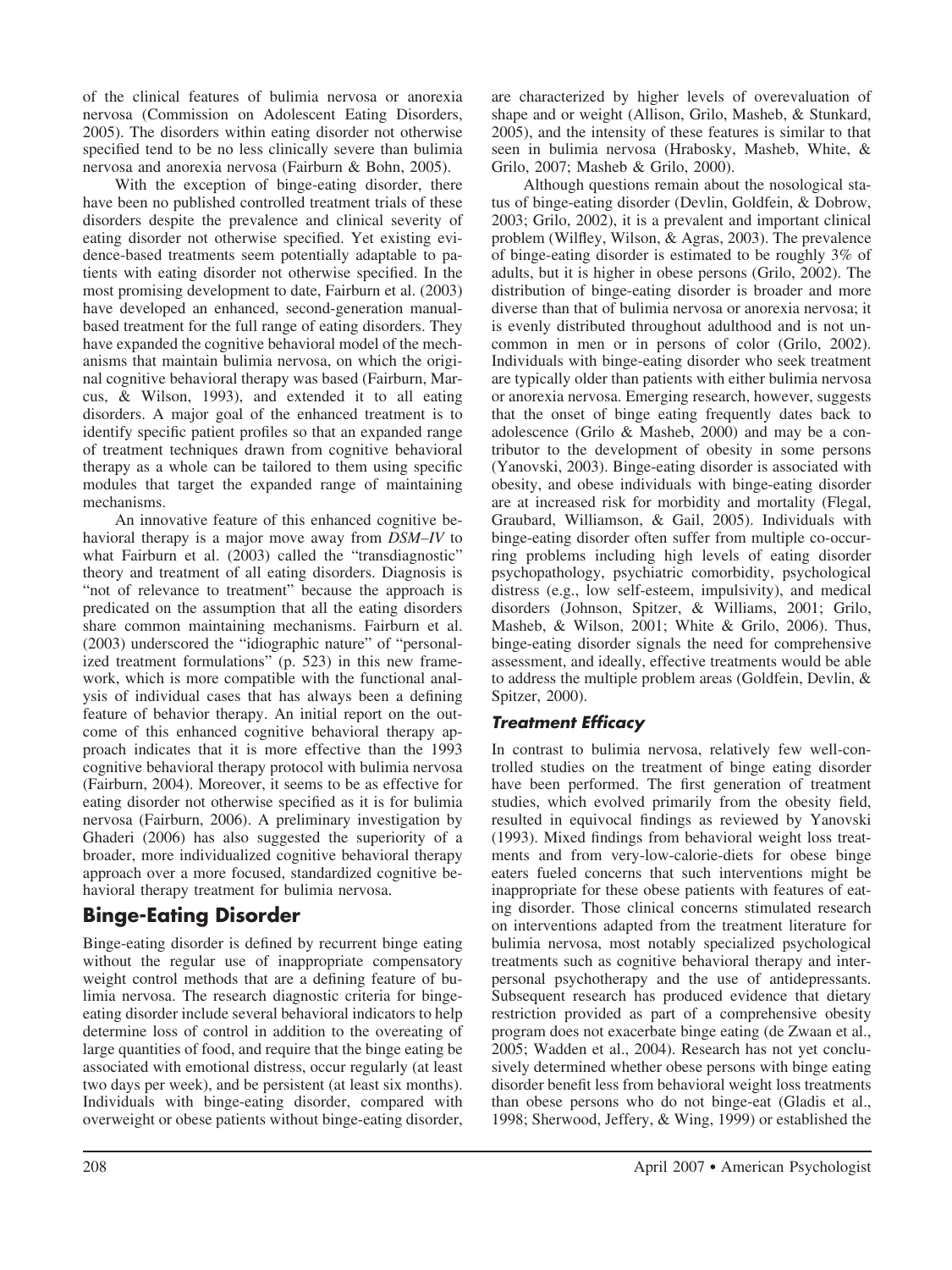relative efficacy of behavioral weight loss compared to other psychological treatments (Grilo & Masheb, 2005).

We review here the current status of the emerging treatment literature from binge eating disorder. Overall, manual-based cognitive behavioral therapy for binge eating disorder is the most researched and, at present, the bestsupported treatment. There is some empirical support for other specialized psychological treatments including interpersonal psychotherapy and dialectical behavior therapy and some empirical support for behavioral weight loss treatment. Studies have reported that certain medications have efficacy for binge eating disorder although the clinical significance of these findings is less certain.

*Cognitive behavioral therapy.* Cognitive behavioral therapy for binge-eating disorder (Fairburn, Marcus, & Wilson, 1993) uses a slightly adapted version of the cognitive model of the putative mechanisms for the maintenance of bulimia nervosa. Most of the model and structure of cognitive behavioral therapy (Fairburn, Marcus, & Wilson, 1993) has been retained for the treatment of binge-eating disorder, although there is increasing recognition that the unhealthy and chaotic eating in binge-eating disorder (e.g., Masheb & Grilo, 2006a) is much less restrictive than that in bulimia nervosa (Masheb & Grilo, 2000) and that obesity is frequently a co-occurring problem. The NICE (2004) review and guidelines concluded that this specifically adapted cognitive behavioral therapy is the treatment of choice. This clinical recommendation was assigned a grade of A, reflecting strong supporting empirical evidence for cognitive behavioral therapy.

Overall, in controlled trials of cognitive behavioral therapy for binge-eating disorder, substantial reductions in binge eating and in most associated problems, except for weight loss, have been reported, reductions that are significantly superior to those of controls (Wilfley et al., 1993) and that are well-maintained through 12 months of follow-up (Agras, Telch, Arnow, Eldredge, & Marnell, 1997; Wilfley et al., 2002). Cognitive behavioral therapy is generally associated with high treatment completion rates (roughly 80% across different methods), remission from binge eating in over 50% of patients, and broad improvements in associated depression and psychosocial functioning. The positive findings for cognitive behavioral therapy for binge-eating disorder cannot be attributed to the exclusion of patients with poor prognoses that are due to psychiatric comorbidities. The binge-eating disorder profiles (symptom severity and long duration of illness) and rates of psychiatric comorbidity in recent trials of cognitive behavioral therapy (Grilo & Masheb, 2005; Grilo, Masheb, & Wilson, 2005; Wilfley et al., 2002) indicate that these patients are complex. The typical patient in cognitive behavioral therapy trials has exhibited the disorder for many years, has not benefited from various previous treatments, and has additional serious forms of psychiatric disorders and psychosocial deficits. Grilo, Masheb, and Wilson (2005), for example, noted that 73% of their participants had at least one additional lifetime psychiatric disorder (e.g., 46% had major depressive disorder, 32% had an

anxiety disorder, and 24% had an alcohol use disorder) and 32% had at least one personality disorder.

Grilo, Masheb, and Wilson (2005), in a randomized double-blind placebo-controlled trial, found that cognitive behavioral therapy was significantly more effective than either fluoxetine or placebo. In this study, the remission rate for cognitive behavioral therapy plus placebo was 61%, compared with 22% for fluoxetine. These findings, along with an earlier report that cognitive behavioral therapy is superior to open-label use of fluoxetine (Ricca et al., 2001), provide important support for the specificity of cognitive behavioral therapy for binge-eating disorder.

*Alternative specialized psychological treatments for binge-eating disorder.* Two alternative specialized psychological treatments have shown promise for the treatment of binge-eating disorder. In two studies, interpersonal psychotherapy has demonstrated robust short-term and longer term outcomes that are essentially identical to those for cognitive behavioral therapy (Wilfley et al., 1993, 2002). Wilfley and colleagues (2002) reported impressive remission rates (above 70%) for both interpersonal psychotherapy and cognitive behavioral therapy that were nearly indistinguishable through 12 months of follow-up. Dialectical behavior therapy has also demonstrated efficacy (relative to wait-list controls) and impressive durability of effects, with 56% remission rates observed six months after treatment completion (Telch, Agras, & Linehan, 2001). The dialectical behavior therapy model and some of its specific strategies (i.e., training in greater awareness and in emotional regulation) appear well-suited to addressing the chaotic eating patterns and high levels of negative affect that characterize some bingeeating disorder patients (Grilo et al., 2001). The NICE (2004) review assigned a grade of B for the use of these two specialized focal manual-based treatments for bingeeating disorder. There is currently no support for alternative psychological or nondirective forms of therapy.

*Behavioral weight loss and very-low-calorie-diet treatments.* Expert reviews have suggested that obesity treatments—notably, behavioral weight loss treatment with moderate caloric restriction as well as with a very-low-calorie diet—have utility for treating binge eating in obese patients (Gladis et al., 1998; National Task Force on the Prevention and Treatment of Obesity, 2000). However, the findings for both behavioral weight loss treatment (e.g., Gladis et al., 1998; Sherwood et al., 1999) and for very-low-calorie diets (e.g., Telch & Agras, 1993; Wadden, Foster, & Letizia, 1992) are mixed. Some controlled trials of behavioral weight loss treatment have failed to produce weight loss (Devlin et al., 2005; Goodrick, Poston, Kimball, Reeves, & Foreyt, 1998; Grilo & Masheb, 2005; Porzelius, Houston, Smith, Arfken, & Fisher, 1995). Much of the obesity literature suggesting the possible utility of behavioral weight loss treatment or verylow-calorie diets has relied on self-report measures of binge eating that are well-known to be inadequate and to have poor diagnostic efficacy. Last, and most concerning, is that the few available data for behavioral weight loss treatment suggest weight regain posttreatment (Nauta, Hos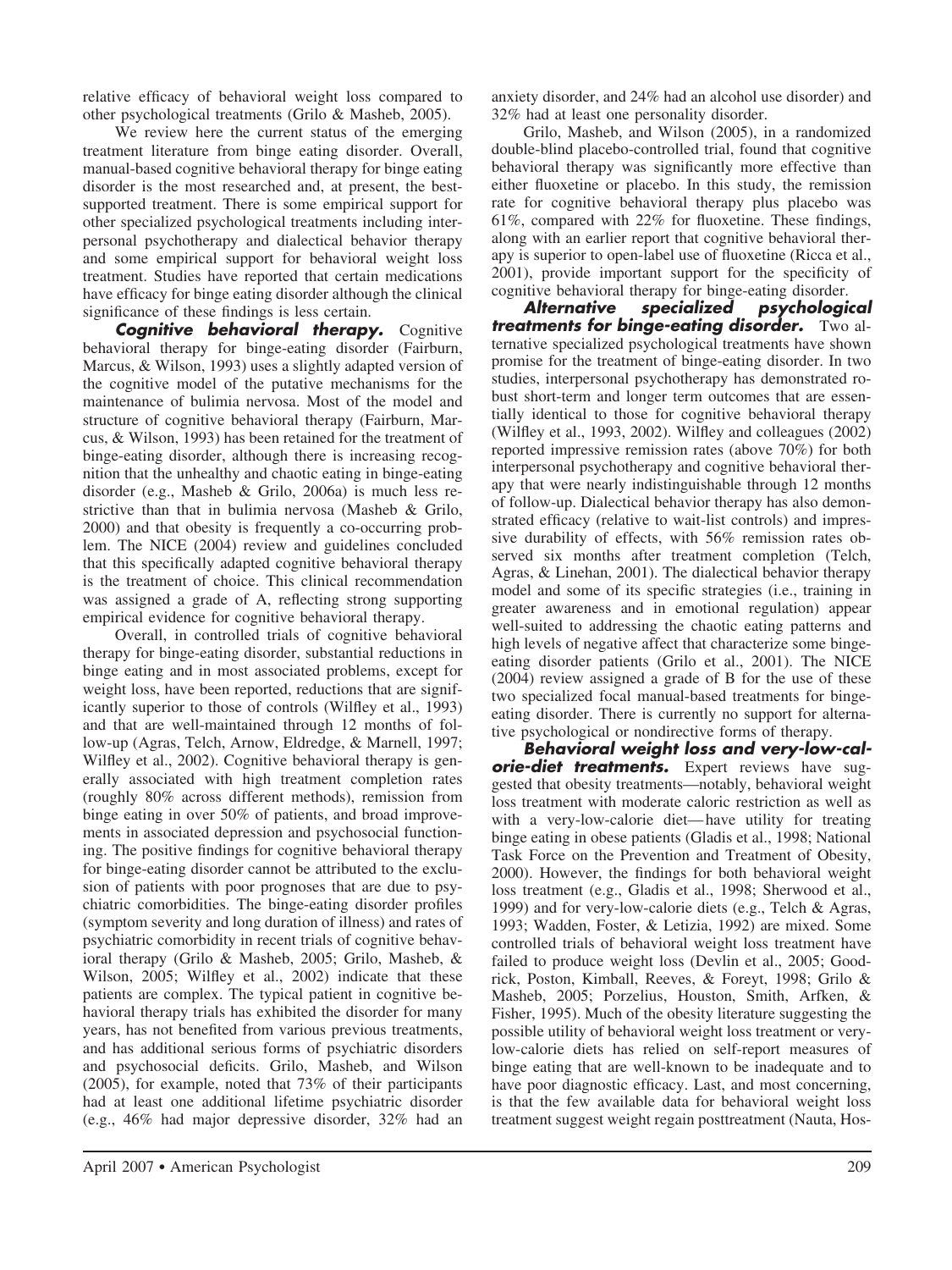pers, Kok, & Jansen, 2000), much like the literature for non-binge-eating obese patients (National Task Force on the Prevention and Treatment of Obesity, 2000). For example, in their recent study, de Zwaan and colleagues (2005) reported that a comprehensive behavioral weight loss treatment with a very-low-calorie diet resulted in 55% binge abstinence rates and an impressive average weight loss of 16.1%. Unfortunately, rapid and substantial weight regain occurred after treatment, with 29% of the patients weighing more than they did before treatment by the oneyear follow-up. Collectively, these concerns highlight the need for more definitive research on behavioral weight loss treatment, both as a treatment for obesity and as a treatment for obese binge-eating disorder patients.

*Pharmacotherapy for binge-eating disorder.* Several medications have been tested for bingeeating disorder in randomized placebo-controlled trials. In general, pharmacological trials have been of relatively short duration, have used less stringent measures of outcome than the psychotherapy trials, have had higher dropout rates (an average of 40% across studies), and have not reported follow-up data after discontinuation of medication. Some (Arnold et al., 2002; Hudson et al., 1998; McElroy et al., 2000, 2003), but not all (e.g., Alger, Schwalberg, Bigaouette, Michalek, & Howard, 1991; Grilo, Masheb, & Wilson, 2005; Pearlstein et al., 2003), controlled trials of antidepressants have reported statistically superior reductions in binge eating and modest or equivocal findings for weight loss relative to controls. Two controlled trials tested antiobesity medications: sibutramine (Appolinario et al., 2003) and d-fenfluramine, which has been withdrawn from the market (Stunkard, Berkowitz, Tanrikut, Reiss, & Young, 1996). One trial tested the antiepileptic topiramate (McElroy et al., 2003). Two of these studies reported promising outcomes: Both sibutramine and topiramate resulted in significantly greater reductions in binge eating and weight loss than did placebo. In contrast to these statistically significant findings, metaanalyses of the pharmacotherapy literature concluded that there is limited evidence to suggest that a clinically significant difference exists between medication and placebo for either binge eating or weight loss in patients with bingeeating disorder (NICE, 2004). Finally, the few available follow-up data from pharmacotherapy studies with bingeeating disorder suggest high rates of rapid relapse (Stunkard et al., 1996) and high noncompliance with openlabel extended treatments for binge-eating disorder (McElroy et al., 2004).

#### *Current Challenges and Future Directions*

*Dissemination of treatments for binge***eating disorder.** To date, much of the treatment research on binge-eating disorder has been performed in specialty research clinics. The relevance of such findings for "real-world" clinical settings remains uncertain. Pharmacotherapy can probably be reasonably performed in primary care settings by nonspecialists. Indeed, much of the controlled pharmacotherapy research for obesity has been performed in primary care settings (Davidson et al.,

1999; Hauner, Meier, Wendlan, Kurscheid, & Lauterbach, 2002). This cannot be said for specialized psychological therapies. Clinicians in typical clinical and primary care settings are unlikely either to receive the necessary training or to have sufficient time with patients to deliver complex and time-intensive specialized interventions. This is especially relevant for binge-eating disorder because it appears that this patient group utilizes high levels of health care comparable to those used by patients with other psychiatric conditions except that they make use of less psychotherapy (Striegel-Moore et al., 2004) and they infrequently receive treatments found to have efficacy in specialized centers (Crow, Peterson, Levine, Thuras, & Mitchell, 2004). There is a gap between (a) the treatment needs and requests for help of obese patients who binge eat and (b) what their primary care clinicians currently offer in the way of treatment or referral (Crow et al., 2004).

Progress has been made in developing self-help manuals for patient use that are based on professional therapist manuals. Research has tested different methods by which clinicians can facilitate the use of these manuals. This is logical for a number of reasons. It is possible that some patients with binge-eating disorder require or respond to less intensive treatments (Wilson, Vitousek, & Loeb, 2000). It is clear that most countries will not have sufficient specialist clinicians or resources to address the full scope of the problem.

*Guided and self-help treatment studies for* **binge-eating disorder.** A number of controlled studies have tested the effectiveness of the Fairburn (1995) self-help patient care version of cognitive behavioral therapy (Fairburn, Marcus, & Wilson, 1993) as well as the effectiveness of broader "psychoeducational" behavioral approaches (Peterson et al., 1998). These studies have tested therapist-guided self-help approaches as well as pure self-help (see Grilo, 2000, in press). The NICE (2004) review and guidelines concluded, with a methodological grade of B, that patients with binge-eating disorder could be encouraged to attempt such an evidence-based cognitive behavioral therapy self-help program. Emerging research suggests that self-help guided by cognitive behavioral therapy has some advantage over pure self-help and therefore that guidance or facilitation may be worth seeking (Grilo, in press). Although the empirical support for self-help guided by cognitive behavioral therapy is robust in research conducted at specialty clinics, it is mixed in research conducted in generalist settings (Carter & Fairburn, 1998; Ghaderi & Scott, 2003).

A recent study conducted in a specialty setting provided specific support for self-help guided by cognitive behavioral therapy. Grilo and Masheb (2005) found that self-help guided by cognitive behavioral therapy was significantly superior to both self-help guided by behavioral weight loss treatment and a second control condition. Selfhelp guided by cognitive behavioral therapy resulted in approximately 50% remission rates, compared with less than 20% for the two other treatments. In addition, across broad outcome measures, self-help guided by cognitive behavioral therapy was significantly superior to both self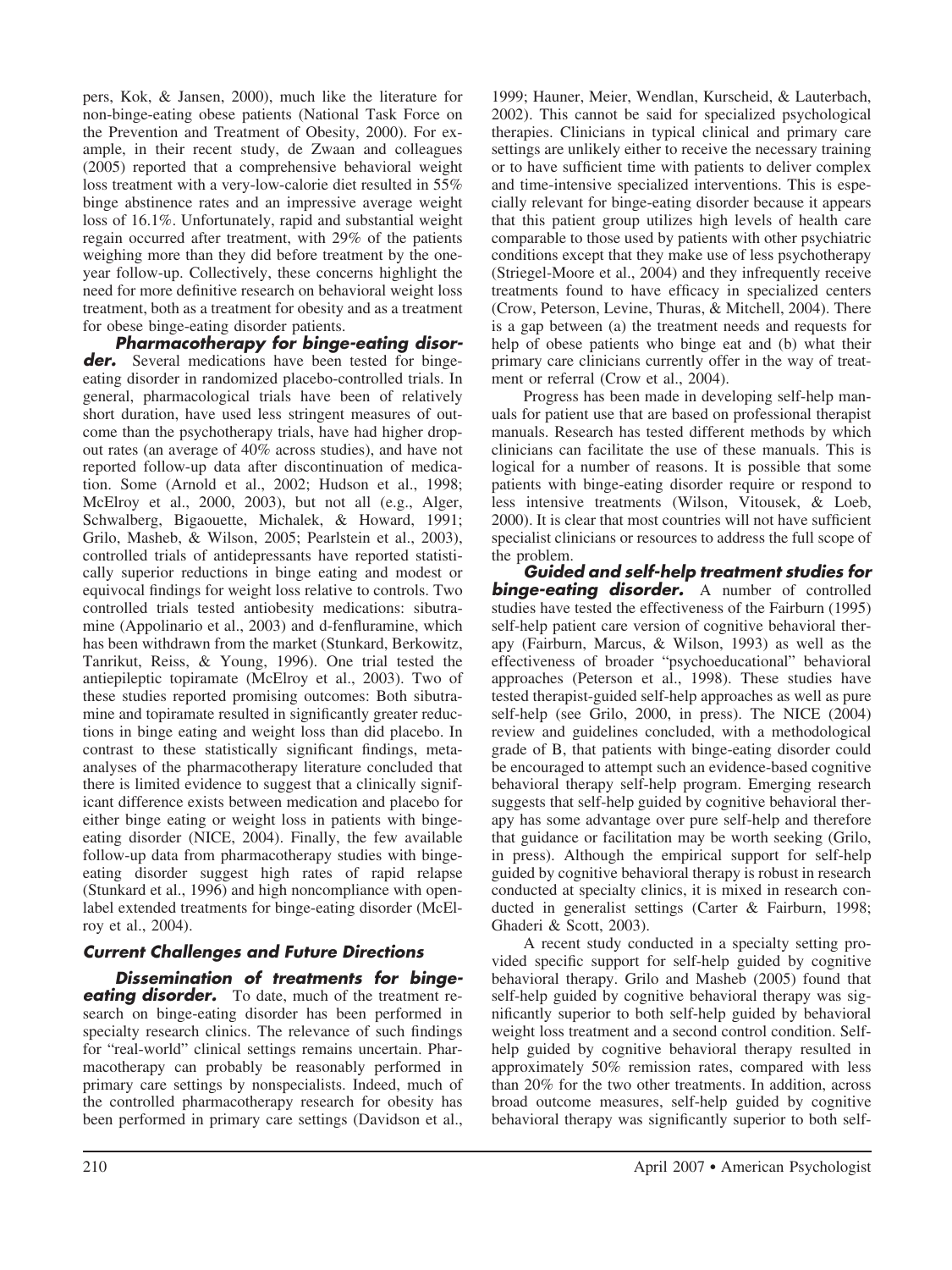help guided by the behavioral weight loss treatment and control conditions, which differed little from each other. These findings demonstrating the superiority of self-help guided by cognitive behavioral therapy over self-help guided by behavioral weight loss treatment—a credible and logical active treatment—provide further support for the specificity of self-help guided by cognitive behavioral therapy for binge-eating disorder. As in all other studies of self-help for binge-eating disorder, no weight loss occurred.

*Can cognitive behavioral therapy or other psychological treatments for binge-eating disorder be enhanced?* To date, most studies of cognitive behavioral therapy for binge-eating disorder have utilized the cognitive behavioral therapy protocol for bulimia nervosa adapted slightly to address some of the special needs of obese persons who binge but do not purge (Fairburn et al., 2003). For example, some additional modifications for obese persons with binge-eating disorder include providing some guidance around heart-healthy and moderate eating as well as encouragement to increase lifestyle physical activity. The cognitive behavioral model of binge-eating disorder, still based generally on the model of the putative mechanisms of bulimia nervosa, may not sufficiently address some important differences in the nature and extent of dietary restraint between binge-eating disorder and bulimia nervosa (Masheb & Grilo, 2000, 2002). Undoubtedly, the meal regularity and structure fostered by cognitive behavioral therapy for binge-eating disorder play an important role in reducing binge eating. Insufficient attention, however, paid to the low levels of restraint that characterize patients with binge-eating disorder (in contrast to the excessively high restraint levels in bulimia nervosa) may be one reason for the failure of cognitive behavioral therapy for binge-eating disorder to produce weight loss. Similarly, behavioral weight loss interventions for obese patients likely pay insufficient attention to the frequent problems with high negative affect (Grilo et al., 2001) and emotional overeating (Masheb & Grilo, 2006b) that characterize obese patients with binge-eating disorder. The next wave of treatment development for binge-eating disorder must pay greater attention to model development rather than just relying on modifications of treatments for other disorders that share some similarities.

As noted above for bulimia nervosa, the development of more effective treatments will likely be facilitated by an improved understanding of the mechanisms (mediators) whereby treatments effect change and by the identification of moderators of outcome. At present, little is known about how cognitive behavioral therapy for binge-eating disorder produces its broad improvements. To date, no reliable patient predictors have been identified. It is important to note that rapid response to treatment was found to be a clinically significant predictor of treatment outcome. Grilo, Masheb, and Wilson (2006) found that rapid response had different prognostic significance and time courses across different treatments for binge-eating disorder. Rapid response predicted remission rates of 73% for cognitive behavioral treatments versus 46% for pharmacotherapy

treatments. Rapid response to cognitive behavioral therapy predicted improvement that was sustained or even added to during the remaining course of treatment. In contrast, when rapid response occurred in pharmacotherapy, some of the improvement tended to be lost, although it was reasonably maintained during the remaining treatment course. Clinically important findings were observed for patients without a rapid response to treatment. In the case of cognitive behavioral therapy, patients without a rapid response showed a subsequent pattern of continued improvement throughout treatment, although it did not reach the very high levels of improvement achieved by the rapid responders.

Clinically, these findings suggest that continuing or extending cognitive behavioral therapy—rather than switching to another intervention—may be best. Indeed, one study provided empirical support for extending the course of cognitive behavioral therapy for initial nonresponders (Eldredge et al., 1997). In the case of pharmacotherapy treatment, patients who did not have a rapid response were unlikely to derive any further benefit from the continued pharmacotherapy. Thus, the absence of a rapid response in a patient receiving antidepressant pharmacotherapy for binge-eating disorder suggests that the patient will be quite unlikely to respond eventually to that medication and may need to try a different intervention.

Virtually nothing is known about mediators of treatment for binge-eating disorder. It seems logical that the structure and the meal regularity emphasized during the early stages of cognitive behavioral therapy play a critical role in reducing binge eating, but this conjecture has yet to be demonstrated. Grilo and colleagues (2006) reported that rapid response (early and substantial reductions in binge eating during the first month of treatment) prospectively predicted significant subsequent weight loss during the remaining course of treatment. This finding sheds further light on other reports that binge abstinence is associated with significant, albeit modest, weight loss in binge-eating disorder trials (Agras et al., 1994; Devlin et al., 2005; Grilo, Masheb, & Wilson, 2005; Wilfley et al., 2002). Although producing significant weight loss in patients with binge-eating disorder has been an elusive goal, it has been emphasized that the elimination of binge eating may help to prevent future weight gain (Yanovski, 2003).

A few studies have tested whether combining additional treatments or sequencing additional interventions enhances cognitive behavioral therapy (or other treatments for binge-eating disorder). Overall, to date, multiple strategies have yielded disappointing findings. Two controlled studies (Agras et al., 1994; Grilo, Masheb, & Wilson, 2005) and one open-label study (Ricca et al., 2001) found that combining antidepressant treatment with cognitive behavioral therapy did not enhance outcomes. Similarly, Devlin and colleagues (2005), in a randomized double-blind placebo-controlled study, found that the addition of cognitive behavioral therapy—but not antidepressant medication—to behavioral weight loss treatment significantly enhanced outcomes. Similarly, studies that have tested whether adding antidepressant medication enhanced the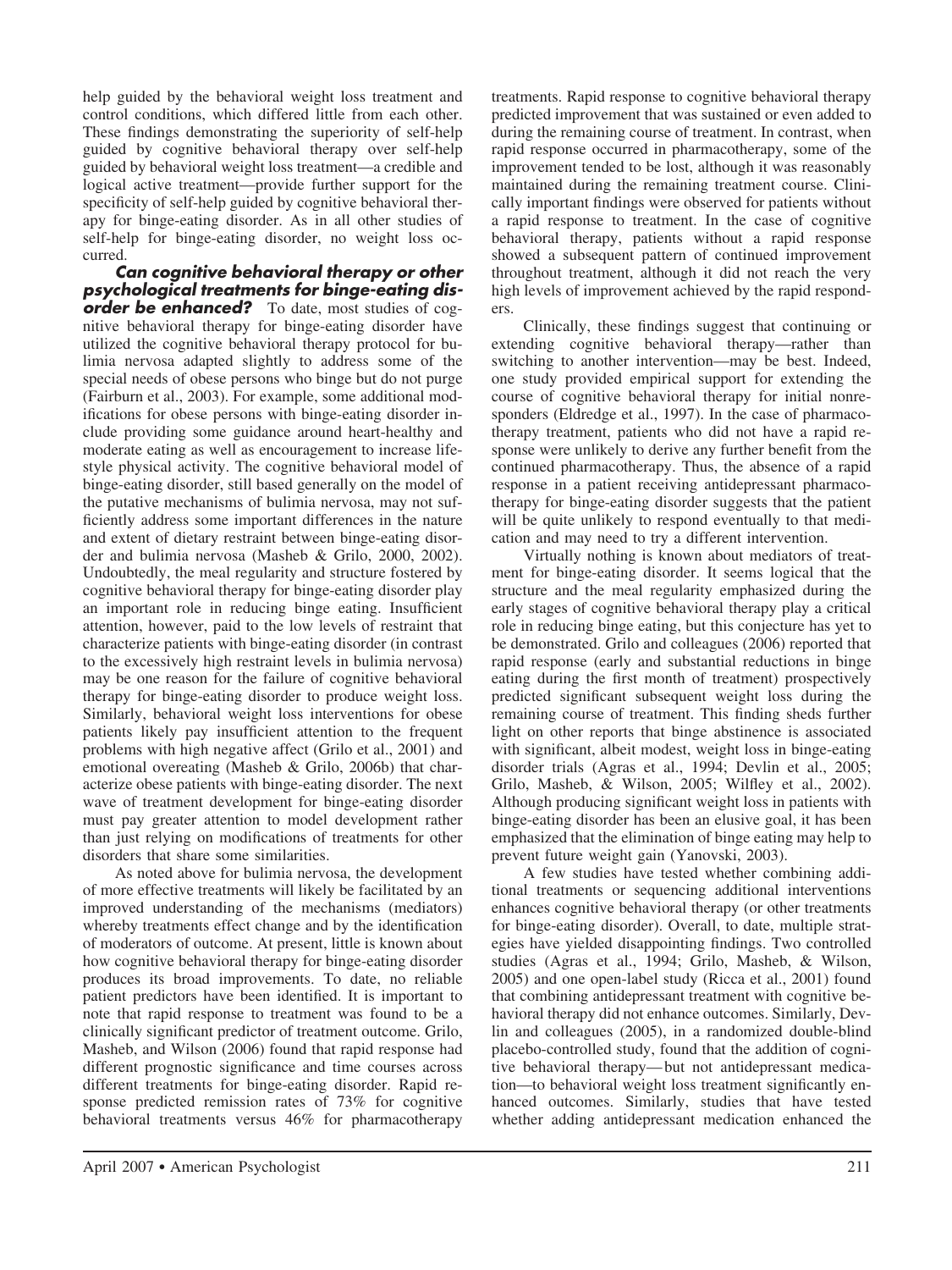effects of behavioral weight loss treatment for obese binge eaters have reported disappointing outcomes (Devlin et al., 2005; Laederach-Hofmann et al., 1999). Agras and colleagues (1995) found that a course of interpersonal psychotherapy administered to patients with binge-eating disorder who did not respond to cognitive behavioral therapy produced no further improvements. Similarly, Agras et al. (1994), in the first study of sequenced approaches, found that providing behavioral weight loss treatment following cognitive behavioral therapy produced little weight loss  $(M = 2.0 \text{ kg})$  or additional benefit of any kind. Agras and colleagues (1995) found that a course of interpersonal psychotherapy administered to patients with binge-eating disorder who did not respond to cognitive behavioral therapy produced no further improvements. Thus, two studies that sequenced treatments with some established evidence base following cognitive behavioral therapy observed no additional benefit. NICE (2004) concluded that little is known about combination or sequenced approaches, especially with regard to managing obesity, and provided a methodological grade of C. One exception is the more recent study by Grilo, Masheb, and Salant (2005), a randomized placebo-controlled study that found that adding an obesity medication (orlistat, a non-centrally-acting lipase inhibitor) to self-help guided by cognitive behavioral therapy facilitated weight loss in patients with binge-eating disorder. At a 3-month follow-up after completing and discontinuing all treatments, 52% of patients in both treatment conditions had sustained remissions from binge eating. Participants in the orlistat plus self-help guided by cognitive behavioral therapy were significantly more likely to achieve a 5% weight loss than were participants receiving placebo plus self-help guided by cognitive behavioral therapy (32% vs. 8%, respectively). These findings provide further support for the robust and durable nature of cognitive behavioral therapy and provide preliminary support for the potential benefits of adding orlistat to self-help guided by cognitive behavioral therapy to facilitate weight loss in obese patients with binge-eating disorder. These findings also suggest that it is possible to add a weight loss focus to cognitive behavioral therapy without any apparent difficulties or dilution of effects. Fossati et al. (2004) previously noted the utility of concurrent behavioral lifestyle intervention with cognitive behavioral therapy. Pendleton, Goodrick, Poston, Reeves, and Foreyt (2002) reported that an exercise intervention administered with cognitive behavioral therapy that was extended in length resulted in significant weight loss (an average of 14 lb [6.4 kg]) and a 58% remission rate.

# **CONCLUDING COMMENTS**

Significant advances have been made in the psychological treatment of eating disorders over the past 25 years. Evidence-based psychological therapies are presently the treatment of choice for bulimia nervosa and binge-eating disorder in adults. Determining whether these approaches can be successfully adapted to the effective treatment of currently understudied populations of adolescents and patients diagnosed with eating disorder not otherwise specified is a research priority. Finding effective treatments for anorexia nervosa remains a challenge, although a promising specific form of family therapy has been developed for adolescents with anorexia nervosa.

Despite this progress, however, formal opportunities for professional training in evidence-based psychological treatment of eating disorders remain very limited. Few doctoral programs in psychology in the United States offer a systematic focus on eating disorders despite the widespread interest among some of the most talented undergraduate students aspiring to careers in clinical psychology. For the most part, clinical research on the treatment of eating disorders is confined to departments of psychiatry in medical schools. We look forward to increased attention to the study of eating disorders within psychology programs. In addition to continuing to refine and improve upon current treatment approaches, psychologists are well-positioned to make important contributions to the analysis of eating behavior, to explore the psychobiological mechanisms that cause and maintain eating disorders, and to identify the mechanisms (mediators) of therapeutic change.

#### **REFERENCES**

- Addis, M. E., Wade, W. A., & Hatgis, C. (1999). Barriers to dissemination of evidence-based practices: Addressing practitioners' concerns about manual-based psychotherapies. *Clinical Psychology: Science and Practice, 6,* 430–441.
- Agras, W. S., Brandt, H. A., Bulik, C. M., Dolan-Sewell, R., Fairburn, C. G., Halmi, K. A., et al. (2004). Report of the National Institutes of Health Workshop on Overcoming Barriers to Treatment Research in Anorexia Nervosa. *International Journal of Eating Disorders, 35,* 509– 521.
- Agras, W. S., Telch, C. F., Arnow, B., Eldredge, K., Detzer, M. J., Henderson, J., & Marnell, M. (1995). Does interpersonal therapy help patients with binge eating disorder who fail to respond to cognitivebehavioral therapy? *Journal of Consulting and Clinical Psychology, 63,* 356–360.
- Agras, W. S., Telch, C. F., Arnow, B., Eldredge, K., & Marnell, M. (1997). One-year follow-up of cognitive-behavioral therapy for obese individuals with binge eating disorder. *Journal of Consulting and Clinical Psychology, 65,* 343–347.
- Agras, W. S., Telch, C. F., Arnow, B., Eldredge, K., Wilfley, D. E., Raeburn, S. D., et al. (1994). Weight loss, cognitive-behavioral, and desipramine treatments in binge eating disorder: An additive design. *Behavior Therapy, 25,* 225–238.
- Agras, W. S., Walsh, B. T., Fairburn, C. G., Wilson, G. T., & Kraemer, H. C. (2000). A multicenter comparison of cognitive-behavioral therapy and interpersonal psychotherapy for bulimia nervosa. *Archives of General Psychiatry, 57,* 459–466.
- Alger, S. A., Schwalberg, M. D., Bigaouette, J. M., Michalek, A. V., & Howard, L. J. (1991). Effect of a tricyclic antidepressant and opiate antagonist on binge-eating behavior in normoweight bulimic and obese, binge-eating subjects. *American Journal of Clinical Nutrition, 53,* 865– 871.
- Allison, K. C., Grilo, C. Masheb, R. M., & Stunkard, A. J. (2005). Binge eating disorder and night eating syndrome: A comparative study of disordered eating. *Journal of Consulting and Clinical Psychology, 73,* 1107–1115.
- American Psychiatric Association. (1994). *Diagnostic and statistical manual of mental disorders* (4th ed.). Washington, DC: Author.
- Andersen, A. E. (1998). Treatment of eating disorders in the context of managed health care in the United States: A clinician's perspective. In W. Vandereycken & P. J. V. Beumont (Eds.), *Treating eating disorders: Ethical, legal and personal issues* (pp. 261–282). New York: New York University Press.
- Appolinario, J. C., Bacaltchuk, J., Sichieri, R., Claudino, A. M., Gody-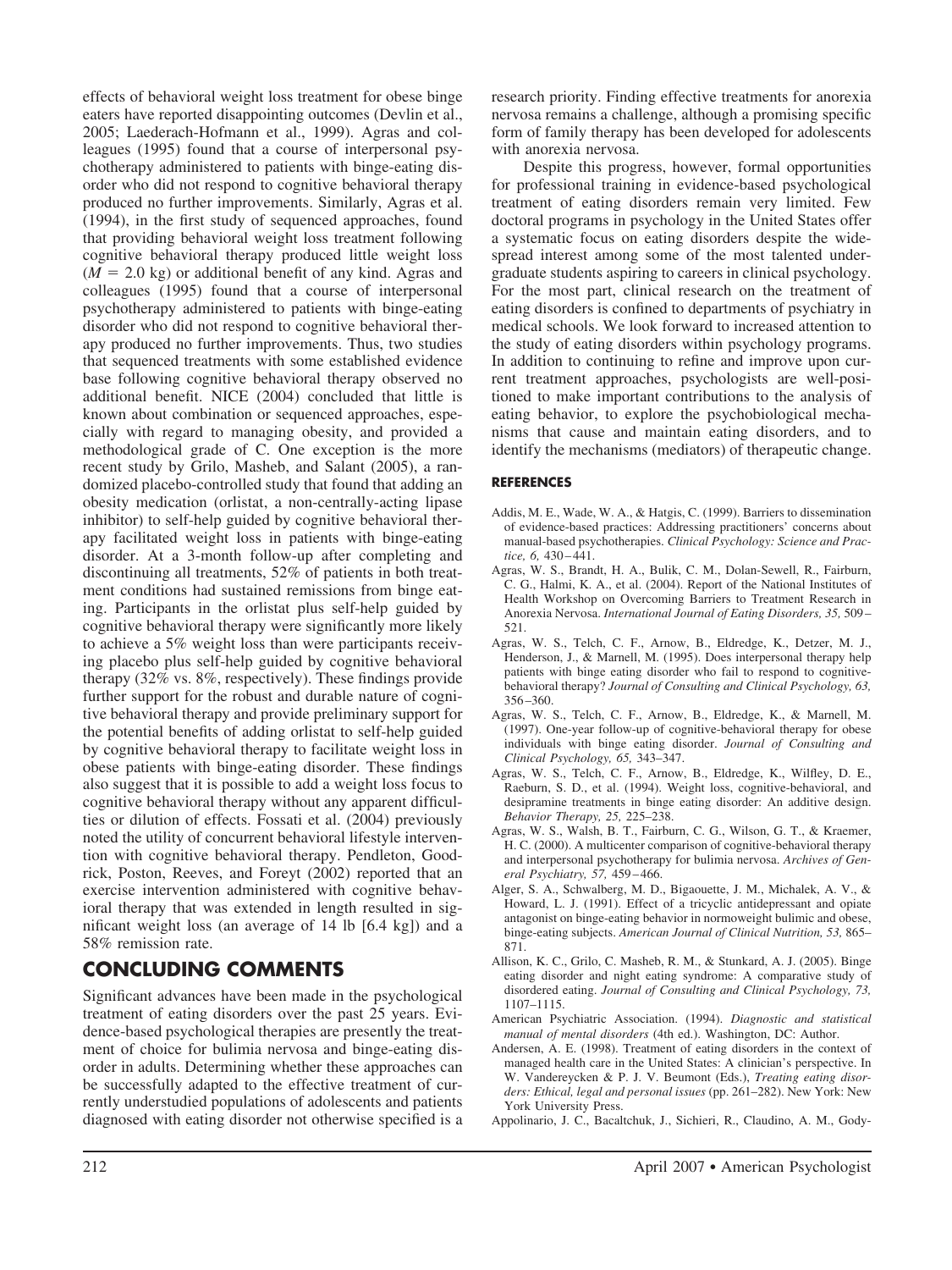Matos, A., Morgan, C., et al. (2003). A randomized, double-blind, placebo-controlled study of sibutramine in the treatment of binge eating disorder. *Archives of General Psychiatry, 60,* 1109–1116.

- Arnold, L. M., McElroy, S. L., Hudson, J. I., Welge, J. A., Bennett, A. J., Keck, P. E. (2002). A placebo-controlled, randomized trial of fluoxetine in the treatment of binge-eating disorder. *Journal of Clinical Psychiatry, 63,* 1028–1033.
- Attia, E., Haiman, C., Walsh, B. T., & Flater, S. R. (1998). Does fluoxetine augment the inpatient treatment of anorexia nervosa? *American Journal of Psychiatry, 155,* 548–551.
- Attia, E., & Schroeder, L. (2005). Pharmacologic treatment of anorexia nervosa: Where do we go from here? *International Journal of Eating Disorders, 37,* S60–S63.
- Ball, J., & Mitchell, P. (2004). A randomized controlled study of cognitive behavior therapy and behavioral family therapy for anorexia nervosa patients. *Eating Disorders, 12,* 303–314.
- Banasiak, S. J., Paxton, S. J., & Hay, P. (2005). Guided self-help for bulimia nervosa in primary care: A randomized controlled trial. *Psychological Medicine, 35,* 1283–1294.
- Barlow, D. H., Levitt, J. T., & Bufka, L. F. (1999). The dissemination of empirically supported treatments: A view to the future. *Behaviour Research and Therapy, 37,* S147–S162.
- Ben-Tovim, D. I., Walker, K., Gilchrist, P., Freeman, R., Kalucy, R., & Esterman, A. (2001). Outcome in patients with eating disorders: A 5-year study. *Lancet, 357,* 1254–1257.
- Cachelin, F. M., & Striegel-Moore, R. (2006). Help seeking and barriers to treatment in a community sample of Mexican American and European American women with eating disorders. *International Journal of Eating Disorders, 39,* 154–161.
- Carney, T., Tait, D., Saunders, D., Touyz, S., & Beumont, P. (2003). Institutional options in management of coercion in anorexia treatment: The antipodean experiment. *International Journal of Law and Psychiatry, 26,* 647–675.
- Carter, J. C., & Fairburn, C. G. (1998). Cognitive-behavioral self-help for binge eating disorder: A controlled effectiveness study. *Journal of Consulting and Clinical Psychology, 66,* 616–623.
- Channon, S., de Silva, P., Hemsley, D., & Perkins, R. (1989). A controlled trial of cognitive-behavioural and behavioural treatment of anorexia nervosa. *Behaviour Research and Therapy, 27,* 529–535.
- Chen, E., Touyz, S. W., Beumont, P., Fairburn, C. G., Griffiths, R., Butow, P., et al. (2003). Comparison of group and individual cognitivebehavioral therapy for patients with bulimia nervosa. *International Journal of Eating Disorders, 33,* 241–254.
- Colton, A., & Pistrang, N. (2004). Adolescents' experiences of inpatient treatment for anorexia nervosa. *European Eating Disorders Review, 12,* 307–315.
- Commission on Adolescent Eating Disorders. (2005). Eating disorders. In D. L. Evans et al. (Eds.), *Treating and preventing adolescent mental health disorders: What we know and what we don't know.* New York: Oxford University Press, The Annenberg Foundation Trust at Sunnylands, and the Annenberg Public Policy Center of the University of Pennsylvania.
- Crow, S. J., Mussell, M. P., Peterson, C. B., Knopke, A., & Mitchell, J. E. (1999). Prior treatment received by patients with bulimia nervosa. *International Journal of Eating Disorders, 25,* 39–44.
- Crow, S. J., & Nyman, J. A. (2004). The cost-effectiveness of anorexia nervosa treatment. *International Journal of Eating Disorders, 35,* 155– 160.
- Crow, S. J., Peterson, C., Levine, A. S., Thuras, P., & Mitchell, J. E. (2004). A survey of binge eating and obesity treatment practices among primary care providers. *International Journal of Eating Disorders, 35,* 348–353.
- Dare, C., & Eisler, I. (1997). Family therapy for anorexia nervosa. In D. Garner & P. E. Garfinkel (Eds.), *Handbook of treatment for eating disorders* (2nd ed., pp. 333–349). Chichester, England: Wiley.
- Dare, C., Eisler, I., Russell, G., Treasure, J., & Dodge, L. (2001). Psychological therapies for adults with anorexia nervosa: Randomised controlled trial of out-patient treatments. *British Journal of Psychiatry, 178,* 216–221.
- Davidson, M. H., Hauptman, J., DiGirolamo, M., Foreyt, J. P., Halsted, C. H., Heber, D., et al. (1999). Weight control and risk factor reduction in obese subjects treated for 2 years with orlistat: A randomized

controlled trial. *Journal of the American Medical Association, 281,* 235–242.

- Delinsky, S. S., & Wilson, G. T. (2006). Mirror exposure for the treatment of body image disturbance. *International Journal of Eating Disorders, 39,* 108–116.
- Dennis, A. B., & Sansone, R. (1997). Treatment of patients with personality disorders. In D. M. Garner & P. E. Garfinkel (Eds.), *Handbook of treatment of eating disorders* (pp. 437–449). New York: Guilford Press.
- Devlin, M. J., Goldfein, J. A., & Dobrow, I. (2003). What is this thing called BED? Current status of binge-eating disorder nosology. *International Journal of Eating Disorders, 34*(Suppl.), S2-S18.
- Devlin, M. J., Goldfein, J. A., Petkova, E., Jiang, H., Raizman, P. S., Wolk, S., et al. (2005). Cognitive behavioral therapy and fluoxetine as adjuncts to group behavioral therapy for binge eating disorder. *Obesity Research, 13,* 1077–1088.
- de Zwaan, M., Mitchell, J. E., Crosby, R. D., Mussell, M. P., Raymond, N. C., Specker, S. M., & Seim, H. C. (2005). Short-term cognitive behavioral treatment does not improve outcome of a comprehensive very-low-calorie diet program in obese women with binge eating disorder. *Behavior Therapy, 36,* 89–99.
- Eisler, I., Dare, C., Hodes, M., Russell, G., Dodge, E., & le Grange, D. (2000). Family therapy for adolescent anorexia nervosa: The results of a controlled comparison of two family interventions. *Journal of Child Psychology and Psychiatry and Allied Disciplines, 41,* 727–736.
- Eisler, I., Dare, C., Russell, G. F. M., Szmukler, G. I., le Grange, D., & Dodge, E. (1997). Family and individual therapy in anorexia nervosa: A 5-year follow-up. *Archives of General Psychiatry, 54,* 1025–1030.
- Eldredge, K. L., Agras, W. S., Arnow, B., Telch, C. F., Bell, S., Castonguay, L., & Marnell, M. (1997). The effects of extending cognitive-behavioral therapy for binge eating disorder among initial treatment nonresponders. *International Journal of Eating Disorders, 21,* 347–352.
- Fairburn, C. G. (1985). Cognitive behavioral treatment for bulimia. In D. M. Garner & P. E. Garfinkel (Eds.), *Handbook of psychotherapy for anorexia nervosa and bulimia* (pp.160–192). New York: Guilford Press.
- Fairburn, C. G. (1995). *Overcoming binge eating.* New York: Guilford Press.
- Fairburn, C. G. (2004, April 30). *The relationship between treatment research and clinical practice*. Paper presented at the International Conference on Eating Disorders of the Academy of Eating Disorders, Orlando, FL.
- Fairburn, C. G. (2005). Evidence-based treatment of anorexia nervosa. *International Journal of Eating Disorders, 37*(Suppl.), S26–S30.
- Fairburn, C. G. (2006). *Treatment of eating disorders*. Unpublished report to the Wellcome Trust, Oxford University.
- Fairburn, C. G., & Bohn, K. (2005). Eating disorder NOS (EDNOS): An example of the troublesome "Not Otherwise Specified" (NOS) category in DSM–IV. *Behaviour Research and Therapy, 43,* 691–701.
- Fairburn, C. G., Cooper, Z., Doll, H. A., Norman, P., & O'Connor, M. (2000). The natural course of bulimia nervosa and binge eating disorder in young women. *Archives of General Psychiatry, 57,* 659–665.
- Fairburn, C. G., Cooper, Z., & Shafran, R. (2003). Cognitive behaviour therapy for eating disorders: A "transdiagnostic" theory and treatment. *Behaviour Research and Therapy, 41,* 509–529.
- Fairburn, C. G., & Harrison, P. J. (2003). Eating disorders. *Lancet, 361,* 407–416.
- Fairburn, C. G., Jones, R., Peveler, R. C., Hope, R. A., & O'Connor, M. (1993). Psychotherapy and bulimia nervosa: The longer-term effects of interpersonal psychotherapy, behaviour therapy and cognitive behaviour therapy. *Archives of General Psychiatry, 50,* 419–428.
- Fairburn, C. G., Marcus, M. D., & Wilson, G. T. (1993). Cognitive behaviour therapy for binge eating and bulimia nervosa: A comprehensive treatment manual. In C. G. Fairburn & G. T. Wilson (Eds.), *Binge eating: Nature, assessment and treatment* (pp. 361–404). New York: Guilford Press.
- Fairburn, C. G., Shafran, R., & Cooper, Z. (1999). A cognitive behavioural theory of anorexia nervosa. *Behaviour Research and Therapy, 37,* 1–13.
- Fairburn, C. G., Walsh, B. T. Agras, W. S., Wilson, G. T., & Stice, E. (2004). Early change in treatment predicts outcome in bulimia nervosa. *American Journal of Psychiatry, 161,* 2322–2324.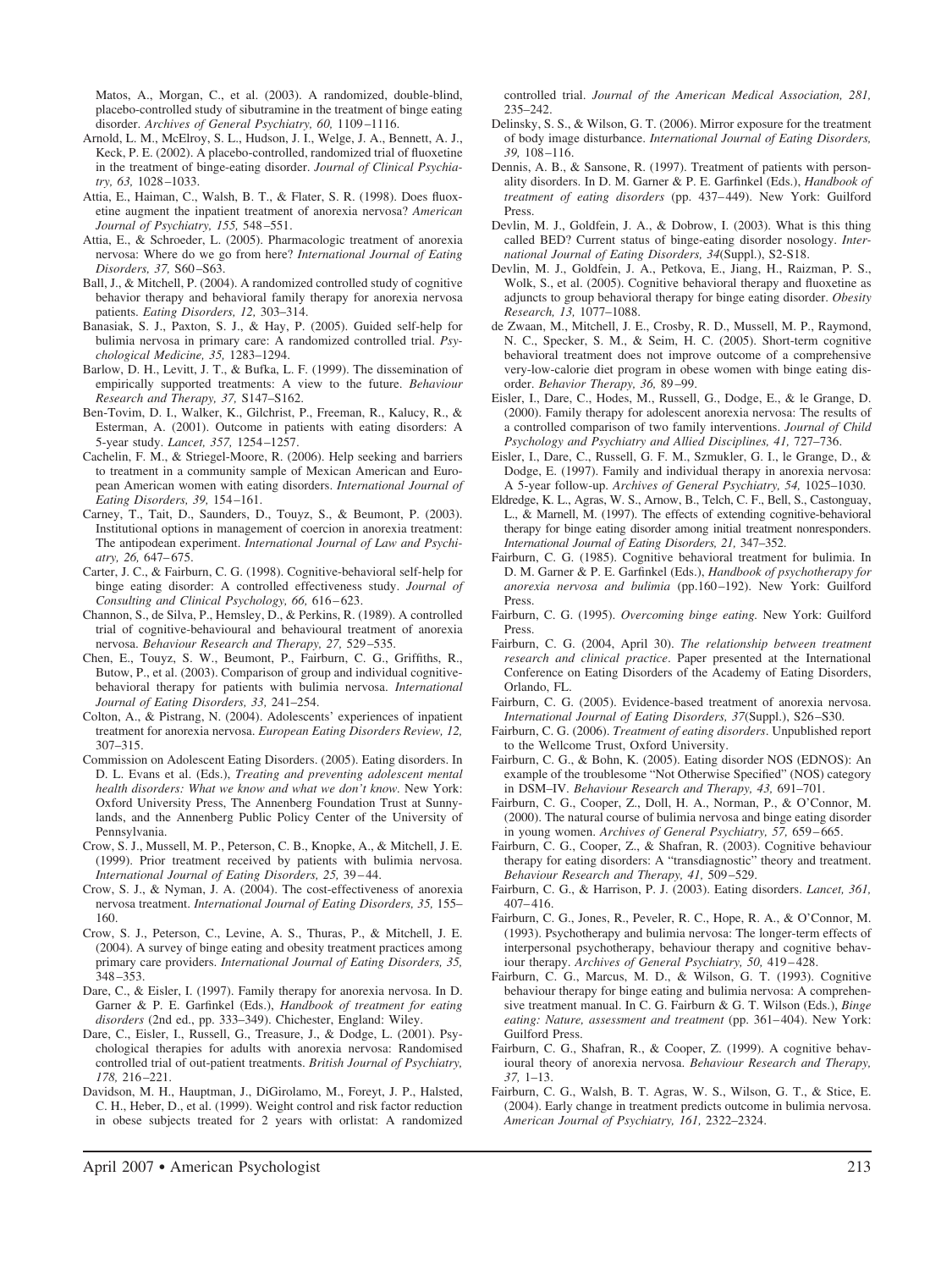Flegal, K. M., Graubard, B. I., Williamson, D. F., & Gail, M. H. (2005). Excess deaths associated with underweight, overweight, and obesity. *Journal of the American Medical Association, 293,* 1861–1867.

- Fossati, M., Amati, F., Painot, D., Reiner, M., Haenni, C., & Golay, A. (2004). Cognitive-behavioral therapy with simultaneous nutritional and physical activity education in obese patients with binge eating disorder. *Eating and Weight Disorders, 9,* 134–138.
- Franklin, M. E., Abramowitz, J. S., Kozak, M. J., Levitt, J. T., & Foa, E. B. (2000). Effectiveness of exposure and ritual prevention for obsessive-compulsive disorder: Randomized compared with nonrandomized samples. *Journal of Consulting and Clinical Psychology, 68,* 594–602.
- Garner, D. M., & Bemis, K. M. (1982). A cognitive-behavioral approach to anorexia nervosa. *Cognitive Therapy and Research, 6,* 123–150.
- Garner, D. M., & Bemis, K. M. (1985). Cognitive therapy for anorexia nervosa. In D. M. Garner & P. E. Garfinkel (Eds.), *Handbook of psychotherapy for anorexia nervosa and bulimia* (pp. 107–146). Chichester, England: Wiley.
- Garner, D. M., Vitousek, K., & Pike, K. M. (1997). Cognitive behavioral therapy for anorexia nervosa. In D. M. Garner & P. E. Garfinkel (Eds.), *Handbook of treatment for eating disorders* (2nd ed., pp. 91–144). Chichester, England: Wiley.
- Ghaderi, A. (2006). Does individualization matter? A randomized trial of standardized (focused) versus individualized (broader) cognitive behavior therapy for bulimia nervosa. *Behaviour Research and Therapy, 44,* 273–288.
- Ghaderi, A., & Scott, B. (2003). Pure and guided self-help for full and subthreshold bulimia nervosa and binge eating disorder. *British Journal of Clinical Psychology, 42,* 257–269.
- Gladis, M. M., Wadden, T. A., Vogt, R., Foster, G., Kuehl, R. H., & Bartlett, S. J. (1998). Behavioral treatment of obese binge eaters: Do they need different care? *Journal of Psychosomatic Research, 44,* 375–384.
- Goldfein, J. A., Devlin, M. J., & Spitzer, R. L. (2000). Cognitive behavioral therapy for the treatment of binge eating disorder: What constitutes success? *American Journal of Psychiatry, 157,* 1051–1056.
- Goodrick, K. G., Poston, W. S., Kimball, K. T., Reeves, R. S., & Foreyt, J. P. (1998). Nondieting versus dieting treatment for overweight bingeeating women. *Journal of Consulting and Clinical Psychology, 66,* 363–368.
- Gowers, S. G., Weetman, J., Shore, A., Hossain, F., & Elvins, R. (2000). Impact of hospitalisation on the outcome of adolescent anorexia nervosa. *British Journal of Psychiatry, 176,* 138–141.
- Grilo, C. M. (2000). Self-help and guided self-help treatments for bulimia nervosa and binge eating disorder. *Journal of Psychiatric Practice, 6,* 18–26.
- Grilo, C. M. (2002). Binge eating disorder. In C. G. Fairburn & K. D. Brownell (Eds.), *Eating disorders and obesity: A comprehensive handbook* (2nd ed., pp. 178–182). New York: Guilford Press.
- Grilo, C. M. (in press). Guided self-help for binge eating disorder. In J. Latner & G. T. Wilson (Eds.), *Self-help for obesity and binge eating.* New York: Guilford Press.
- Grilo, C. M., & Masheb, R. M. (2000). Onset of dieting versus binge eating in outpatients with binge eating disorder. *International Journal of Obesity, 24,* 404–409.
- Grilo, C. M., & Masheb, R. M. (2005). A randomized controlled comparison of guided self-help cognitive behavioral therapy and behavioral weight loss for binge eating disorder. *Behaviour Research and Therapy, 43,* 1509–1525.
- Grilo, C. M., Masheb, R. M., & Salant, S. L. (2005). Cognitive behavioral therapy guided self-help and orlistat for the treatment of binge eating disorder: A randomized, double-blind, placebo-controlled trial. *Biological Psychiatry, 57,* 1193–1201.
- Grilo, C. M., Masheb, R. M., & Wilson, G. T. (2001). Subtyping binge eating disorder. *Journal of Consulting and Clinical Psychology, 69,* 1066–1072.
- Grilo, C. M., Masheb, R. M., & Wilson, G. T. (2005). Efficacy of cognitive behavioral therapy and fluoxetine for the treatment of binge eating disorder: A randomized double-blind placebo-controlled comparison. *Biological Psychiatry, 57,* 301–309.
- Grilo, C. M., Masheb, R. M., & Wilson, G. T. (2006). Rapid response to

treatment for binge eating disorder. *Journal of Consulting and Clinical Psychology, 74,* 602–613.

- Grilo, C. M., Sanislow, C. A., Shea, M. T., Skodol, A. E., Stout, R. L., Pagano, M. E., et al. (2003). The natural course of bulimia nervosa and eating disorder not otherwise specified is not influenced by personality disorders. *International Journal of Eating Disorders, 34,* 319–330.
- Haas, H. L., & Clopton, J. R. (2003). Comparing clinical and research treatments for eating disorders. *International Journal of Eating Disorders, 33,* 412–420.
- Halmi, K. A., Agras, W. S., Crow, S., Mitchell, J., Wilson, G. T., Bryson, S. W., & Kraemer, H. C. (2005). Predictors of treatment acceptance and completion in anorexia nervosa: Implications for future study designs. *Archives of General Psychiatry, 62,* 776–781.
- Hauner, H., Meier, M., Wendlan, G., Kurscheid, T., Lauterbach, K., for the S.A.T. Study Group (2002). Weight reduction by sibutramine in obese subjects in primary care medicine: The S.A.T. Study. *Experimental and Clinical Endocrinology & Diabetes, 112,* 201–207.
- Hayes, S. C. (2004). Acceptance and commitment therapy and the new behavior therapies: Mindfulness, acceptance, and relationship. In S. C. Hayes, V. M. Follette, & M. Linehan (Eds.), *Acceptance, mindfulness, and behavior change* (pp. 1–29). New York: Guilford Press.
- Hayes, S. C., & Gregg, J. (2001). Factors promoting and inhibiting the development and use of clinical practice guidelines. *Behavior Therapy, 32,* 211–217.
- Herzog, D. B., Dorer, D. J., Keel, P. K., Selwyn, S. E., Ekeblad, E. R., Flores, A. T., et al. (1999). Recovery and relapse in anorexia and bulimia nervosa: A 7.5-year follow-up study. *Journal of the American Academy of Child & Adolescent Psychiatry, 38,* 829–837.
- Hoek, H. W., & van Hoeken, D. (2003). Review of the prevalence and incidence of eating disorders. *International Journal of Eating Disorders, 34,* 383–396.
- Howard, W. T., Evans, K. K., Quintero-Howard, C. V., Bowers, W. S., & Andersen, A. E. (1999). Predictors of success or failure of transition to day hospital treatment for inpatients with anorexia nervosa. *American Journal of Psychiatry, 156,* 1697–1702.
- Hrabosky, J. I., Masheb, R. M., White, M. A., & Grilo, C. M. (2007). Overvaluation of shape and weight in binge eating disorder. *Journal of Consulting and Clinical Psychology, 75,* 175–180.
- Hudson, J. I., McElroy, S. L., Raymond, N. C., Crow, S., Keck, P. E., Jr., Carter, W. P., et al.(1998). Fluvoxamine in the treatment of binge eating disorder: A multicenter placebo-controlled double-blind trial. *American Journal of Psychiatry, 155,* 1756–1762.
- Jacobson, N. S., & Christensen, A. (1996). Studying the effectiveness of psychotherapy: How well can clinical trials do the job*? American Psychologist, 51,* 1031–1039.
- Johnson, J. G., Cohen, P., Kasen, S., & Brook, J. S. (2002). Eating disorders during adolescence and the risk for physical and mental disorders during early adulthood. *Archives of General Psychiatry, 59,* 545–552.
- Johnson, J. G., Spitzer, R. L., & Williams, J. B. (2001). Health problems, impairment and illnesses associated with bulimia nervosa and binge eating disorder among primary care and obstetric gynaecology patients. *Psychological Medicine, 31,* 1455–1466.
- Kaye, W. H., Nagata, T., Weltzin, T. E., Hsu, L. K., Sokol, M. S., McConaha, C., et al. (2001). Double-blind placebo-controlled administration of fluoxetine in restricting- and restricting-purging-type anorexia nervosa. *Biological Psychiatry, 49,* 644–652.
- Kleifield, E. I., Wagner, S., & Halmi, K. A. (1996). Cognitive-behavioral treatment of anorexia nervosa. *Psychiatric Clinics of North America, 19,* 715–737.
- Klerman, G. L., Weissman, M. M., Rounsaville, B. J., & Chevron, E. S. (1984). *Interpersonal psychotherapy of depression*. New York: Basic Books.
- Kraemer, H. C., Wilson, G. T., Fairburn, C. G., & Agras, W. S. (2002). Mediators and moderators of treatment effects in randomized clinical trials. *Archives of General Psychiatry, 59,* 877–883.
- Laederach-Hofman, K., Graf, C., Horber, F., Lippuner, K., Lederer, S., Michel, R., & Schneider, M. (1999). Imipramine and diet counseling with psychological support in the treatment of obese binge eaters: A randomized, placebo-controlled double-blind study. *International Journal of Eating Disorders, 26,* 231–244.
- le Grange, D., Binford, R., & Loeb, K. L. (2005). Manualized family-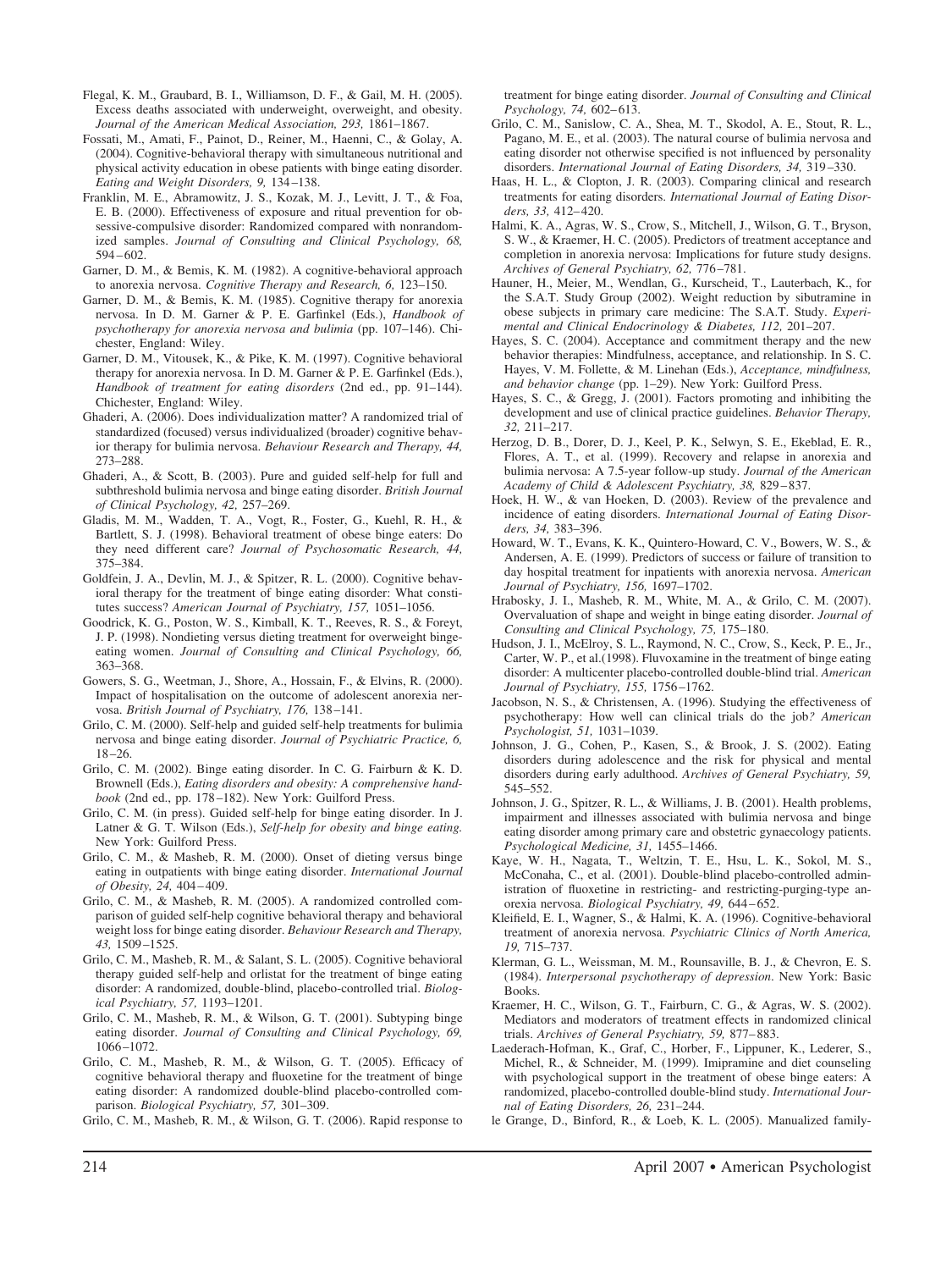based treatment for anorexia nervosa: A case series. *Journal of the American Academy of Child and Adolescent Psychiatry, 44,* 41–46.

- le Grange, D., Eisler, I., Dare, C., & Russell, G. F. M. (1992). Evaluation of family treatments in adolescent anorexia nervosa: A pilot study. *International Journal of Eating Disorders, 12,* 347–357.
- Lieb, K., Zanarini, M.C., Schmahl, C., Linehan, M. M., & Bohus, M. (2004). Borderline personality disorder. *Lancet, 364,* 453–461.
- Linehan, M. M. (1993). *Skills training manual for treating borderline personality disorder.* New York: Guilford Press.
- Lock, J. (2005). Adjusting cognitive behavior therapy for adolescents with bulimia nervosa. *American Journal of Psychotherapy, 59,* 267–281.
- Lock, J., Agras, W. S., Bryson, S., & Kraemer, H. C. (2005). A comparison of short- and long-term family therapy for adolescent anorexia nervosa. *Journal of the American Academy of Child & Adolescent Psychiatry, 44,* 632–639.
- Lock, J., Couturier, J., & Agras, W. S. (2006). Comparison of long-term outcomes in adolescents with anorexia nervosa treated with family therapy. *Journal of the American Academy of Child & Adolescent Psychiatry, 45,* 666–672.
- Lock, J., & le Grange, D. (2005). Family-based treatment of eating disorders. *International Journal of Eating Disorders, 37*(Suppl.), S64–S67.
- Lock, J., le Grange, D., Agras, W. S., & Dare, C. (2001). *Treatment manual for anorexia nervosa: A family-based approach.* New York: Guilford Press.
- Masheb, R. M., & Grilo, C. M. (2000). Binge eating disorder: A need for additional diagnostic criteria. *Comprehensive Psychiatry, 41,* 159–162.
- Masheb, R. M., & Grilo, C. M. (2002). On the relation of flexible and rigid control of eating to body mass index and overeating in patients with binge eating disorder. *International Journal of Eating Disorders, 31,* 82–91.
- Masheb, R. M., & Grilo, C. M. (2006a). Eating patterns and breakfast consumption in obese patients with binge eating disorder. *Behaviour Research and Therapy, 44,* 1545–1553.
- Masheb, R. M., & Grilo, C. M. (2006b). Emotional overeating and its associations with eating disorder psychopathology among overweight patients with binge eating disorder. *International Journal of Eating Disorders, 39,* 141–146.
- McAlpine, D. E., Schroder, K., Pankratz, V. S., & Maurer, M. (2004). Survey of regional health care providers on selection of treatment for bulimia nervosa. *International Journal of Eating Disorders, 35,* 27–32.
- McElroy, S. L., Arnold, L. M., Shapira, N. A., Keck, P. E., Rosenthal, N. R., Karim, M. R., et al. (2003). Topiramate in the treatment of binge eating disorder associated with obesity: A randomized placebo-controlled trial. *American Journal of Psychiatry, 160,* 255–261.
- McElroy, S. L., Casuto, L. S., Nelson, E. B., Lake, K. A., Soutullo, C. A., Keck, P. E., Jr., & Hudson, J. I. (2000). Placebo-controlled trial of sertraline in the treatment of binge eating disorder. *American Journal of Psychiatry, 157,* 1004–1006.
- McElroy, S. L., Shapiro, N. A., Arnold, L. M., Keck, P. E., Rosenthal, N. R., Wu, S. C., et al. (2004). Topiramate in the long-term treatment of binge-eating disorder associated with obesity. *Journal of Clinical Psychiatry, 65,* 1463–1469.
- McFall, R. M. (2006). Doctoral training in clinical psychology. *Annual Review of Clinical Psychology, 2,* 21–49.
- McIntosh, V. V. W., Jordan, J., Carter, F. A., Luty, S. E., McKenzie, J. M., Bulik, C. M., et al. (2005). Three psychotherapies for anorexia nervosa: A randomized, controlled trial. *American Journal of Psychiatry, 162,* 741–747.
- Merrill, K. A., Tolbert, V. E., & Wade, W. A. (2003). Effectiveness of cognitive therapy for depression in a community mental health center: A benchmarking study. *Journal of Consulting and Clinical Psychology, 71,* 404–409.
- Milos, G., Spindler, A., Schnyder, U., & Fairburn, C. G. (2005). Instability of eating disorder diagnoses: Prospective study. *British Journal of Psychiatry, 187,* 573–578.
- Miranda, J., Bernal, G., Lau, A., Kohn, A., Hwang, W.-C., & La Fromboise, T. (2005). State of the science on psychosocial interventions for ethnic minorities. *Annual Review of Clinical Psychology, 1,* 113–142.
- Mitchell, J. E., Halmi, K., Wilson, G. T., Agras, W. S., Kraemer, H., & Crow, S. (2002). A randomized secondary treatment study of women with bulimia nervosa who fail to respond to CBT. *International Journal of Eating Disorders, 32,* 271–281.
- Mussell, M. P., Crosby, R. D., Crow, S. J., Knopke, A. J., Peterson, C. B.,

Wonderlich, S. E., & Mitchell, J. E. (2000). Utilization of empirically supported psychotherapy treatments for individuals with eating disorders: A survey of psychologists. *International Journal of Eating Disorders, 27,* 230–237.

- National Institute for Clinical Excellence. (2004). *Eating disorders—Core interventions in the treatment and management of anorexia nervosa, bulimia nervosa and related eating disorders* (Clinical Guideline No. 9). London: Author. (Available at www.nice.org.uk/guidance/CG9)
- National Task Force on the Prevention and Treatment of Obesity (NTF). (2000). Dieting and the development of eating disorders in overweight and obese adults. *Archives of Internal Medicine, 160,* 2581–2589.
- Nauta, H., Hospers, H., Kok, G., & Jansen, A. (2000). A comparison between a cognitive and a behavioral treatment for obese binge eaters and obese non-binge eaters. *Behavior Therapy, 31,* 441–461.
- Nevonen, L., & Broberg, A. G. (2006). A comparison of sequenced individual and group psychotherapy for patients with bulimia nervosa. *International Journal of Eating Disorders, 39,* 117–127.
- Nilsson, K., & Hagglof, B. (2005). Long-term follow-up of adolescent anorexia nervosa in northern Sweden. *European Eating Disorders Review, 13,* 89–100.
- Palmer, R. L., Birchall, H., McGrain, L., & Sullivan, V. (2002). Self-help for bulimic disorders: A randomised controlled trial comparing minimal guidance with face-to-face or telephone guidance. *British Journal of Psychiatry, 181,* 230–235.
- Pearlstein, T., Spurell, E., Hohlstein, L. A., Gurney, V., Read, J., Fuchs, C., & Keller, M. B. (2003). A double-blind, placebo-controlled trial of fluvoxamine in binge eating disorder: A high placebo response. *Archives of Women's Mental Health, 6,* 147–151.
- Pendleton, V. R., Goodrick, G. K., Poston, W. S. C., Reeves, R., & Foreyt, J. P. (2002). Exercise augments the effects of cognitive-behavioral therapy in the treatment of binge eating. *International Journal of Eating Disorders, 31,* 172–184.
- Peterson, C. B., Mitchell, J. E., Engbloom, S., Nugent, S., Mussell, M. P., & Miller, J. P. (1998). Group cognitive-behavioral treatment of binge eating disorder: A comparison of therapist-led versus self-help formats. *International Journal of Eating Disorders, 24,* 125–136.
- Pike, K. M., Walsh, B. T., Vitousek, K., Wilson, G. T., & Bauer, J. (2003). Cognitive behavior therapy in the posthospitalization treatment of anorexia nervosa. *American Journal of Psychiatry, 160,* 2046–2049.
- Porzelius, L. K., Houston, C., Smith, M., Arfken, C., & Fisher, E. (1995). Comparison of a standard behavioural weight loss treatment and a binge eating weight loss treatment. *Behavior Therapy, 26,* 119–134.
- Ricca, V., Mannucci, E., Mezzani, B., Moretti, S., Di Bernardo, M., Bertelli, M., et al. (2001). Fluoxetine and fluvoxamine combined with individual cognitive-behavioral therapy in binge eating disorder: A one-year follow-up study. *Psychotherapy and Psychosomatics, 70,* 298–306.
- Robin, A. L., Siegel, P. T., Koepke, T., Moye, A. W., & Tice, S. (1994). Family therapy versus individual therapy for adolescent females with anorexia nervosa. *Developmental and Behavioral Pediatrics, 15,* 111–116.
- Russell, G. F. M., Szmukler, G. I., Dare, C., & Eisler, I. (1987). An evaluation of family therapy in anorexia nervosa and bulimia nervosa. *Archives of General Psychiatry, 44,* 1047–1056.
- Safer, D. L., Telch, C. F., & Agras, W. S. (2001). Dialectical behavior therapy for bulimia nervosa. *American Journal of Psychiatry, 158,* 632–634.
- Salkovskis, P. (2004). A NICE year for CBT and a CBT year for NICE. *Behavioural and Cognitive Psychotherapy, 32,* 129–130.
- Schmidt, U., & Grover, M. (in press). Computer-based intervention for bulimia nervosa and binge eating. In J. Latner & G. T. Wilson (Eds.), *Self-help for obesity and binge eating.* New York: Guilford Press.
- Serfaty, M. A., Turkington, D., Heap, M., Ledsham, L., & Jolley, E. (1999). Cognitive therapy versus dietary counselling in the outpatient treatment of anorexia nervosa: Effects of the treatment phase. *European Eating Disorders Review, 7,* 334–350.
- Sherwood, N. E., Jeffery, R. W., & Wing, R. R. (1999). Binge status as a predictor of weight loss treatment outcome. *International Journal of Obesity, 23,* 485–493.
- Steinhausen, H. C. (2002). The outcome of anorexia nervosa in the 20th century. *American Journal of Psychiatry, 159,* 1284–1293.
- Stice, E., & Agras, W. S. (1999). Subtyping bulimics along dietary

April 2007 ● American Psychologist 215